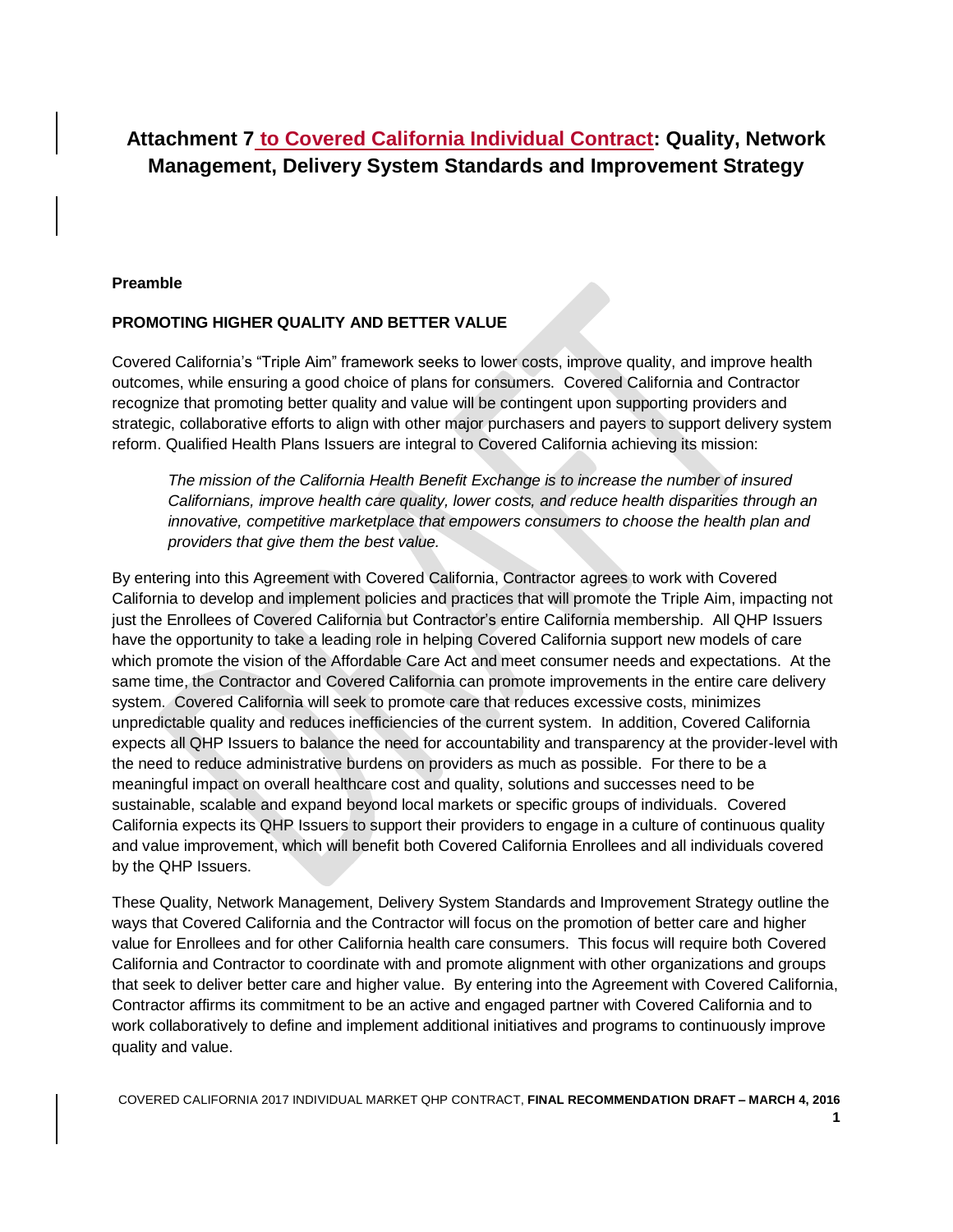Covered California and Contractor recognize that driving the significant improvements needed to ensure better quality care is delivered at lower cost will require tactics and strategies that extend beyond the term of this agreement. Success will depend on establishing targets based on current performance, national benchmarks and the best improvement science conducting rigorous evaluation of progress and adjusting goals annually based on experience.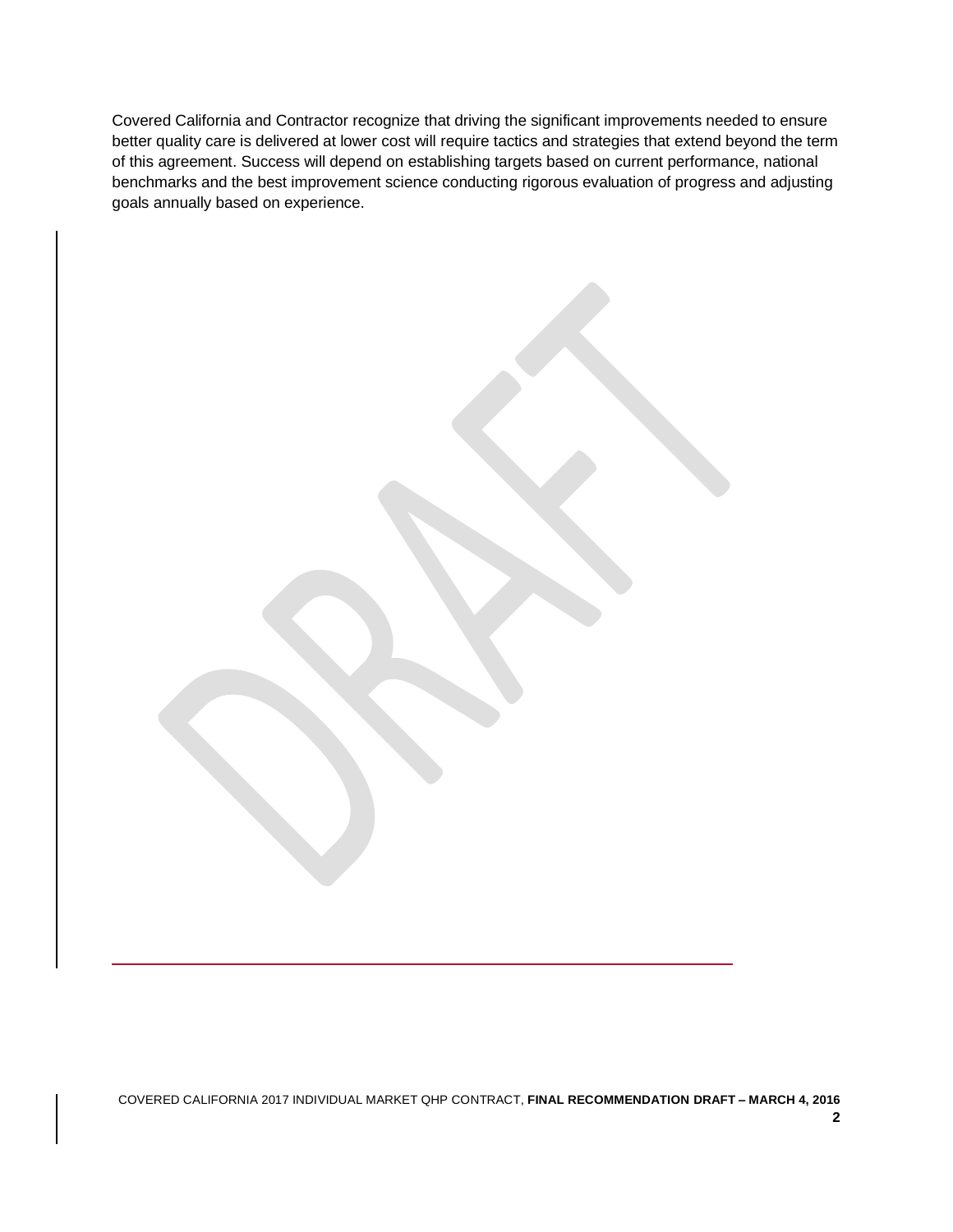# **ARTICLE 1 IMPROVING CARE, PROMOTING BETTER HEALTH AND LOWERING COSTS**

### **1.01 Coordination and Cooperation**

Contractor and Covered California agree that the Quality, Network Management, Delivery System Standards and Improvement Strategy serve as a starting point for what must be ongoing, refined and expanded efforts to promote improvements in care for Enrollees and across Contractor's California members. Improving and building on these efforts to improve care and reduce administrative burdens will require active partnership between Covered California and Contractor, but also with Providers, consumers and other important stakeholders.

- $1)$ Covered California shall facilitate ongoing discussions with Contractor and other stakeholders through Covered California's Plan Management and Delivery System Reform Advisory Group and through other forums as may be appropriate to work with Contractors to assess the elements of this Section and their impact, and ways to improve upon them, on:
	- (a) Enrollees and other consumers;
	- (b) Providers in terms of burden, changes in payment and rewarding the triple aim of improving care, promoting better health and lowering costs; and
	- (c) Contractors in terms of the burden of reporting and participating in quality or delivery system efforts.
- 2) Contractor agrees to participate in Covered California advisory and planning processes, including participating in the Plan Management and Delivery System Reform Advisory Group.

### **1.02 Ensuring Networks are Based on Value**

Central to its contractual requirements of its QHP Issuers, Covered California requirements include multiple elements related to ensuring that QHP Issuers' plans and networks provide quality care, including Network Design (Section 3.3.2), the inclusion of Essential Community Providers (Section3.3.3) and a wide range of elements detailed in this Attachment. To complement these provisions and to promote accountability and transparency of Covered California's expectation that network design and provider selection considers quality and patient experience in addition to cost and efficiency, the Contractor shall:

- 1) Include quality, which may include clinical quality, patient safety and patient experience and cost in all provider and facility selection criteria when designing and composing networks for inclusion in Covered California products
- 2) Contractor must report to Covered California with its annual application for certification, how it meets this requirement and the basis for the selection of providers or facilities in networks available to Enrollees. This must include a detailed description of how cost,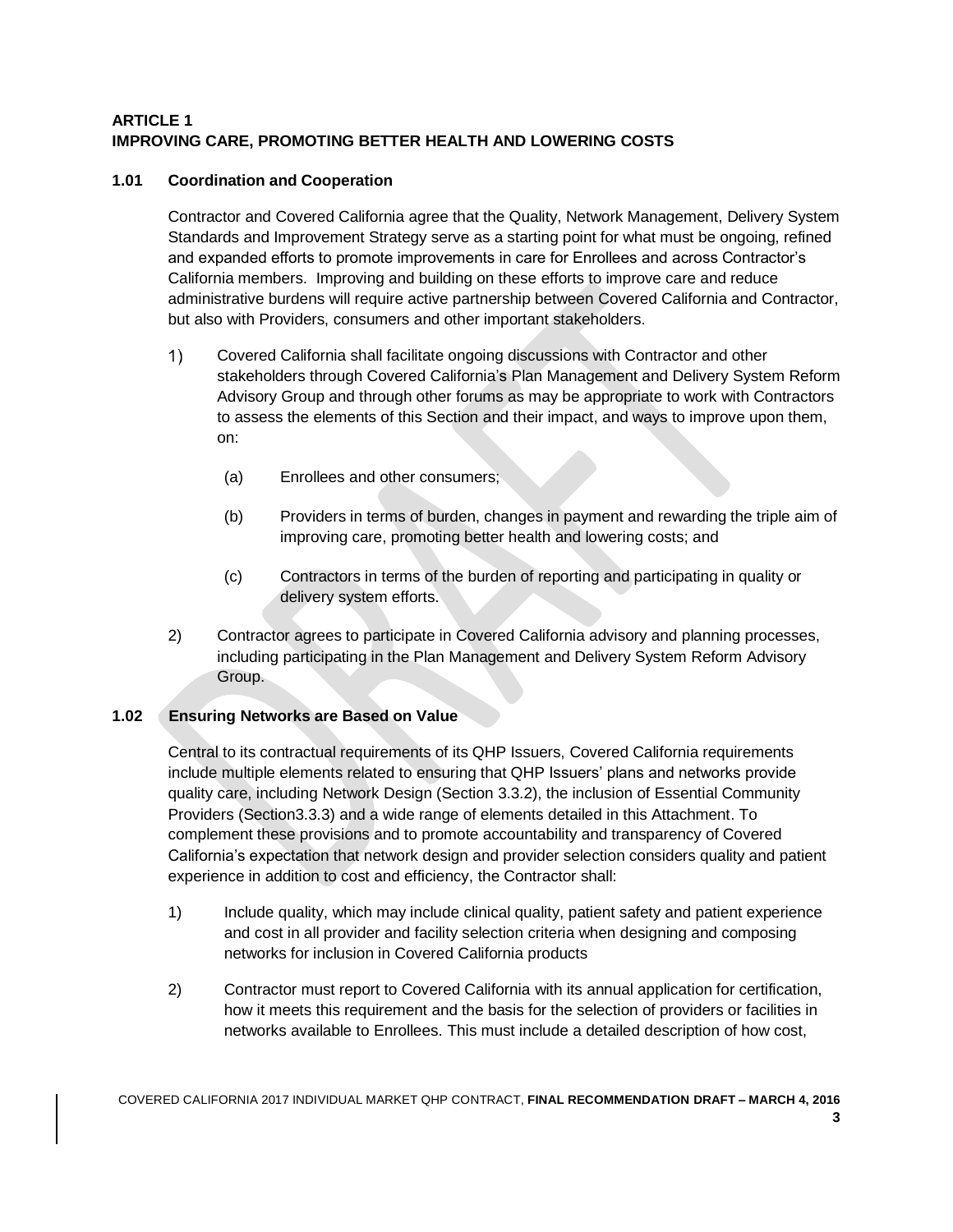clinical quality, patient reported experience or other factors are considered in network design and provider or facility selection. Such informationInformation submitted in the 2018 application for certification may be made publicly available by Covered California.

- 3) Covered California expects Contractor to only contract with providers and hospitals that demonstrate they provide quality care and promote the safety of Enrollees at a reasonable price. To meet this expectation, by contract year 2018, Covered California will work with its QHP Issuers to identify areas of "outlier poor performance" based on variation analysis. As part of this process, Covered California will engage experts in quality and cost variation and shall consult with Providers throughout California. For contract year 2019, QHP Issuers will be expected to either exclude those providers that are "outlier poor performers" on either cost or quality from Covered California provider networks or to document each year in its application for certification the rationale for continued contracting with each Provider that is identified as a "poor performing outlier" and efforts the provider is undertaking to improve performance. Rationales for continued inclusion of providers may include the impact on consumers in terms of geographical access and their out-of-pocket costs. Selection of specific measures of cost and quality, as well as criteria for defining "outlier poor performance" in a way that can be implemented consistently across Contractors will be will be established by Covered California based on national benchmarks, analysis of variation in California performance, best existing science of quality improvement, and effective engagement of stakeholders. Contractor agrees to participate in these collaborative processes to establish definitions. Reports from Contractor must detail implementation of such criteria through contractual requirements and enforcement, monitoring and evaluation of performance, consequences of noncompliance, corrective action and improvement plans if appropriate, and plans to transition patients from the care of providers with poor performance. Such information may be made publicly available by Covered California.
- 4) Contractor must report each year, starting with its application for certification for 2017, how Enrollees with conditions that require highly specialized management (e.g. transplant patients and burn patients) are managed by Providers with documented special experience and proficiency based on volume and outcome data, such as Centers of Excellence. In addition, to the extent that the Contractor uses Centers of Excellence more broadly, it shall include in its application for certification for 2017 and annually thereafter, the basis for inclusion of such Centers of Excellence, the method used to promote consumers' usage of these Centers, and the utilization of these Centers by Enrollees.
- 5) While Covered California welcomes QHP Issuers' use of Centers of Excellence, which may include design incentives for consumers, the current standard benefit designs do not envision or allow for "tiered" in-network providers.

#### **1.03 Demonstrating Action on High Cost Providers**

COVERED CALIFORNIA 2017 INDIVIDUAL MARKET QHP CONTRACT, **FINAL RECOMMENDATION DRAFT – MARCH 4, 2016**

**4**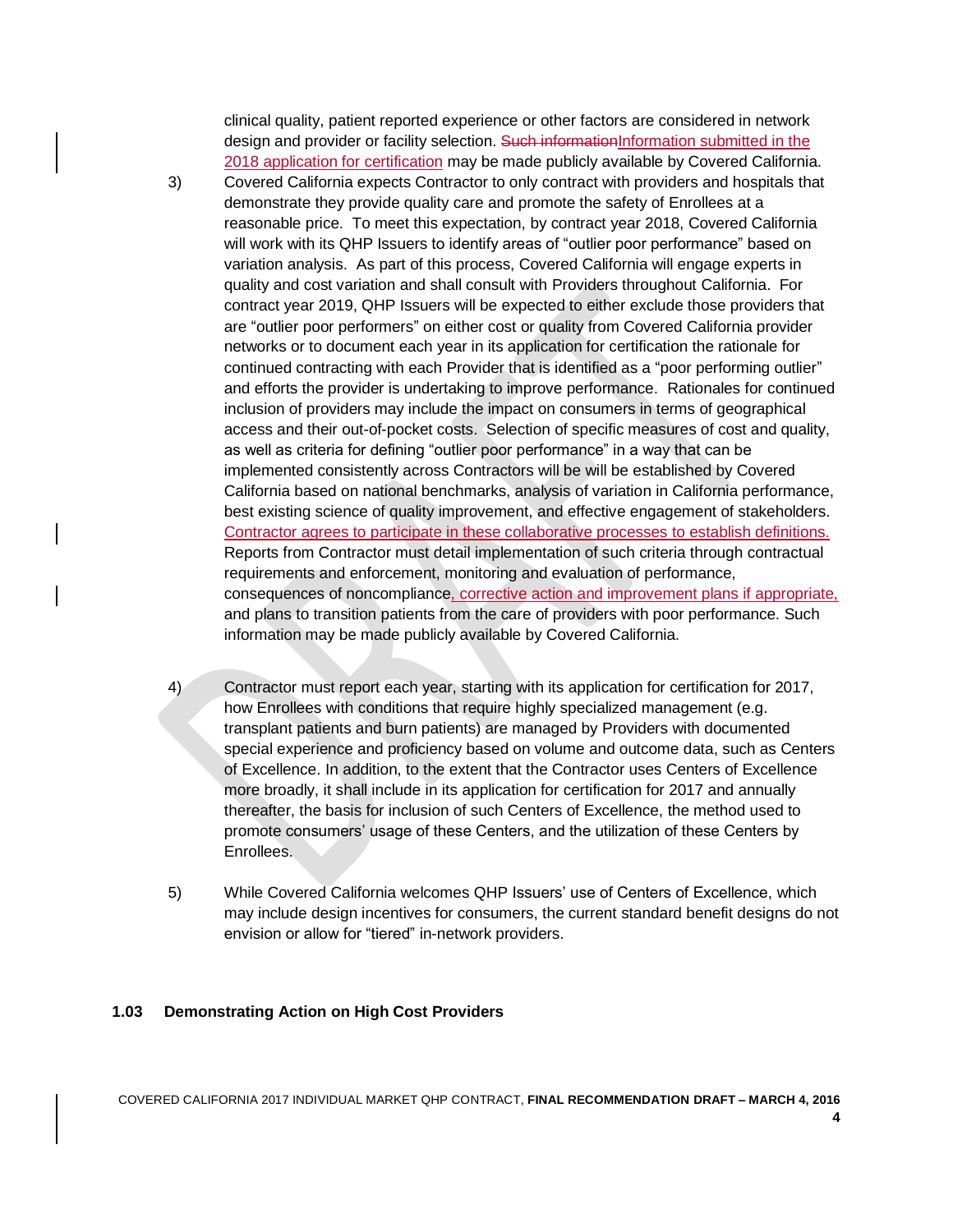Affordability is core to Covered California's mission to expand the availability of insurance coverage and promoting the Triple Aim. The wide variation in unit price and total costs of care charged by providers, with some providers charging far more for care irrespective of quality, is one of the biggest contributors to high costs of medical services.

- 1) Contractor must report to Covered California in its application for certification for 2017, and annually thereafter:
	- (a) The factors it considers in assessing the relative unit prices and total costs of care;
	- (b) The extent to which it adjusts or analyzes the reasons for cost factors based on elements such as area of service, population served, market dominance, services provided by the facility (e.g., trauma or tertiary care) or other factors;
	- (c) How such factors are used in the selection of providers or facilities in networks available to Enrollees; and
	- (d) The identification of specific hospitals and their distribution by cost deciles or describe other ways providers and facilities are grouped by costs such as comparison of costs as a percentage of Medicare costs; and the percentage of costs for Contractor that are expended in each cost decile. Contractor understands that it is the desire and intention of Covered California to expand this identification process to include other providers and facilities in future years.
- 2) In its application for certification for 2017, and annually thereafter, Contractor shall report on its strategies to ensure that contracted providers are not charging unduly high prices, and for what portions of its entire enrolled population it applies each strategy, which may:
	- (a) Telemedicine;
	- (b) Use of Centers of Excellence; and
	- (c) Design of Networks (see Article 1.02)
	- (d) Reference Pricing; and
	- $(d)(e)$  Efforts to make variation in provider or facility cost transparent to consumers and the use of such tools by consumers.
- 3) For contract year 2019, Contractor will be expected to exclude hospitals and other facilities that demonstrate outlier high cost from provider networks serving Covered California or to document each year in its application for certification the rationale for continued contracting with each hospital that is identified as a high cost outlier and efforts that the hospital or facility is undertaking to lower its costs.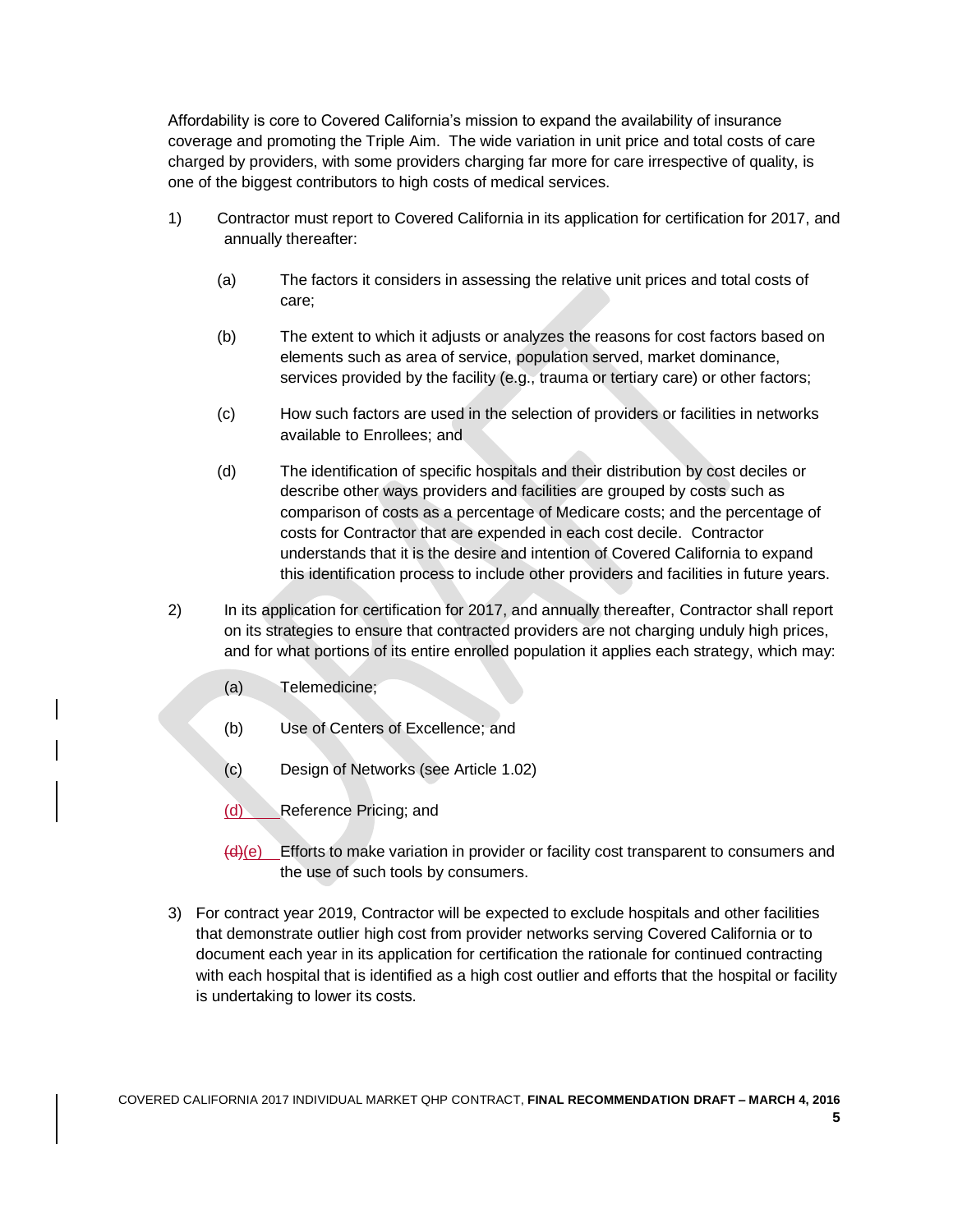### **1.04 Demonstrating Action on High Cost Pharmaceuticals**

Appropriate treatment with pharmaceuticals is often the best clinical strategy to treating conditions, as well as managing chronic and life threatening conditions. Covered California expects its Contractor to ensure that its Enrollees get timely access to appropriate prescription medications. At the same time, Covered California is concerned with the trend in rising prescription drug costs, including those in Specialty Pharmacy, compounding and increases in costs of generic drugs, which reflect a growing driver of total cost of care.

Contractor must report in its annual application for certification a description of its approach to achieving value in delivery of pharmacy services, which should include a strategy in each of the following three areas:

- 1) Contractor must describe how it considers value in its selection of medications for use in its formulary, including the extent to which it applies value assessment methodology developed by independent groups or uses independent drug assessment reports on comparative effectiveness and value to design benefits, negotiate prices, develop pricing for consumers, and determine formulary placement and tiering within Covered California standard benefit designs. Contractor shall report the specific ways they use a value assessment methodology or independent reports to improve value in pharmacy services and indicate which of the following sources it relies upon:
	- (a) Drug Effectiveness Review Project (DERP)
	- (b) NCCN Resource Stratification Framework (NCCN‐RF)
	- (c) NCCN Evidence Blocks (NCCN‐EB)
	- (d) ASCO Value of Cancer Treatment Options (ASCO‐ VF)
	- (e) ACC/AHA Cost/Value Methodology in Clinical Practice Guidelines
	- (f) Oregon State Health Evidence Review Commission Prioritization Methodology
	- (g) Premera Value‐Based Drug Formulary (Premera VBF)
	- (h) DrugAbacus (MSKCC) (DAbacus)
	- (i) The ICER Value Assessment Framework (ICER‐VF)
	- (j) Real Endpoints
	- (k) Blue Cross/Blue Shield Technology Evaluation Center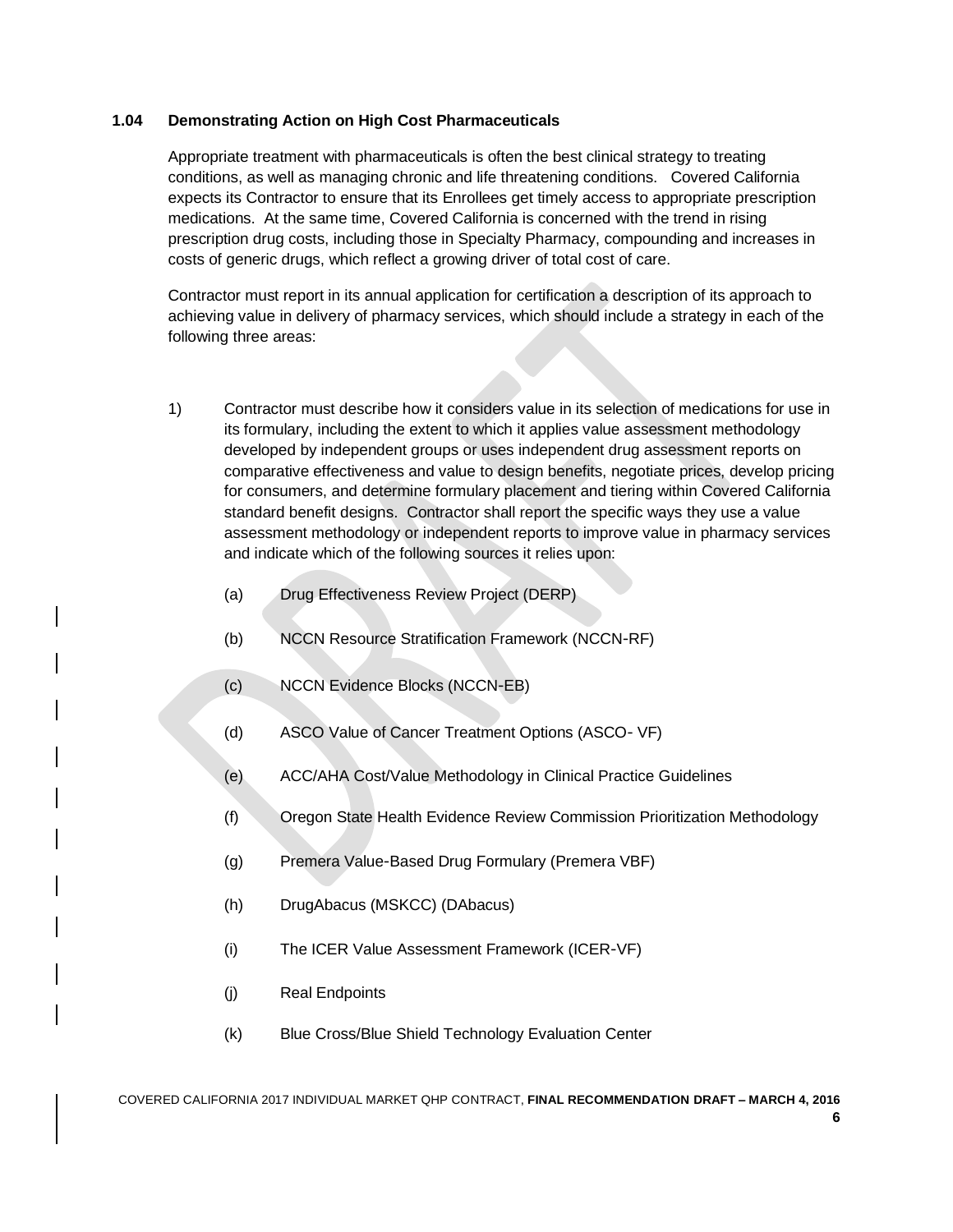- (l) International Assessment Processes (e.g., United Kingdom's National Institute for Health and Care Excellence – "NICE")
- (m) Other (please identify)
- 2) Contractor shall describe how its construction of formularies is based on total cost of care rather than on drug cost alone
- 3) Contractor shall describe how it monitors off-label use of pharmaceuticals and what efforts are undertaken to assure any off-label prescriptions are evidence-based;
- 4) Contractor must describe how it provides decision support for prescribers and consumers related to the clinical efficacy and cost impact of treatments and their alternatives.

#### **1.05 Quality Improvement Strategy**

Starting with the 2017 application for certification, Contractor is required under the Affordable Care Act and regulations from CMS to implement a Quality Improvement Strategy (QIS). The core CMS requirement for the QIS is to align provider and enrollee market-based incentives with delivery system and quality targets.

Contractor agrees to align its QIS with the contractual requirements and initiatives of Covered California and to report on its multi-year strategy and first-year plan for implementing each initiative through the annual certification application submitted to Covered California. Contractor understands that the application serves as the reporting mechanism and measurement tool for assessing Contractor QIS work plans and progress in achieving improvement targets with respect to each of Covered California quality and delivery system reform initiatives.

Contractor understands that Covered California will seek increasingly detailed reports over time that will facilitate the assessment of the impacts of each initiative which will include:

- (a) The percentage, number and performance of total participating providers;
- (b) The number and percent of Enrollees participating in the initiative;
- (c) The number and percent of all the Contractor's covered lives participating in the initiative; and
- (d) The results of Contractor's participation in this initiative, including clinical, patient experience and cost impacts.

#### **1.06 Participation in Collaborative Quality Initiatives**

Covered California believes that improving health care quality and reducing costs can only be done over the long-term through collaborative efforts that effectively engage and support clinicians and other providers of care. There are many established statewide and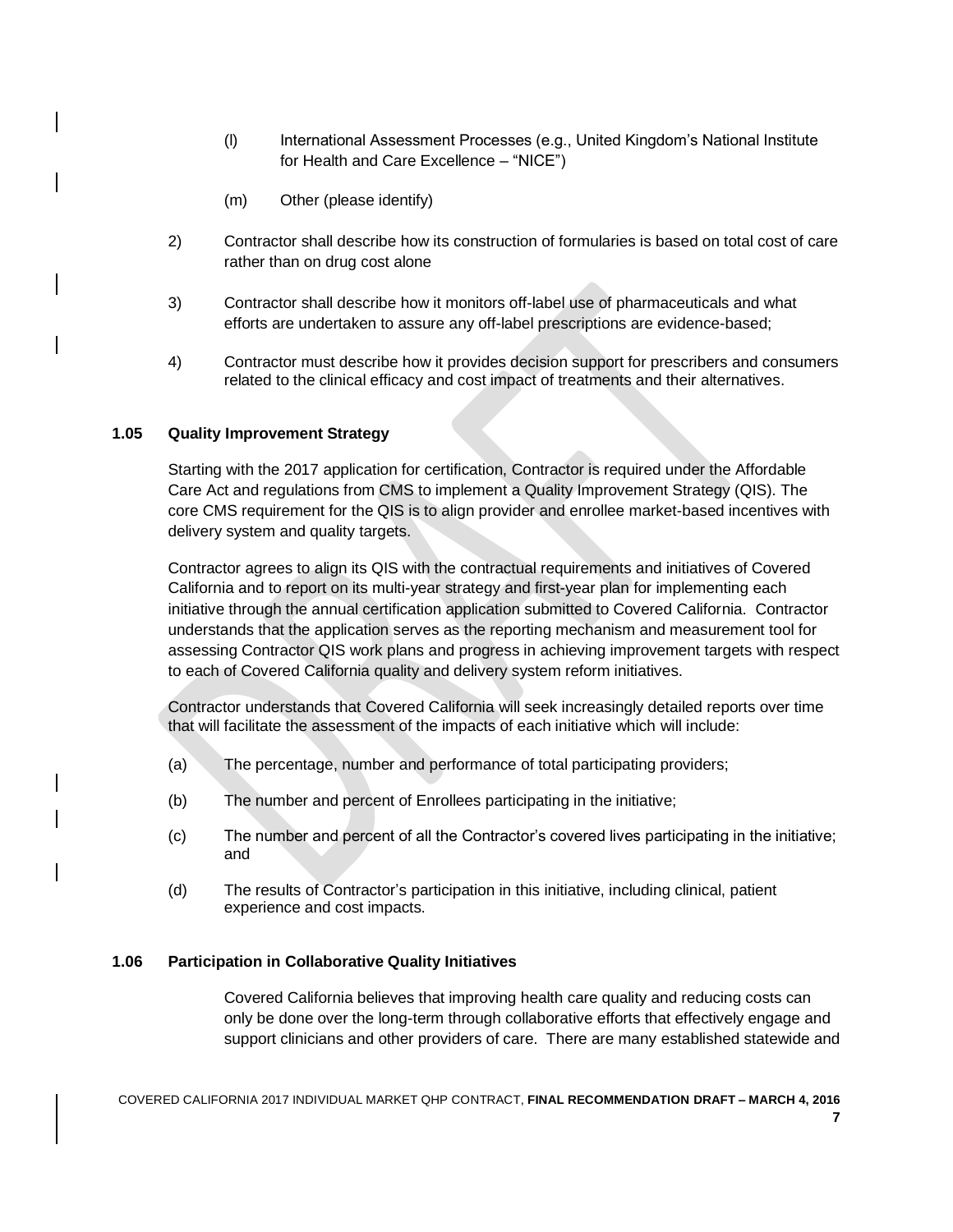national collaborative initiatives for quality improvement that are aligned with priorities established by Covered California with requirements specified below.

- 1) Effective January 1, 2017, Contractor must participate in two such collaboratives:
	- (a) CalSIM Maternity Initiative: Sponsored by Covered California, DHCS and CalPERS as well as other major purchasers with support from the California Maternal Quality Care Collaborative (CMQCC) which provides statewide analysis of variation and promotes the appropriate use of C-sections with associated reductions in maternal and newborn mortality and morbidity. [http://www.chhs.ca.gov/PRI/\\_CalSIM%20Maternity%20Initiative%20WriteUp%20](http://www.chhs.ca.gov/PRI/_CalSIM%20Maternity%20Initiative%20WriteUp%20April%202014.pdf) [April%202014.pdf](http://www.chhs.ca.gov/PRI/_CalSIM%20Maternity%20Initiative%20WriteUp%20April%202014.pdf) (See Article 5, Section 5.03)
	- (b) Statewide workgroup on Overuse: Sponsored by Covered California, DHCS and CalPERS, this multi-stakeholder work group facilitated by the Integrated Healthcare Association (IHA), will leverage Choosing Wisely decision aids to support efforts to drive appropriate use of C-sections, prescription of opioids and low back imaging. [http://www.iha.org/grants-projects-reducing-overuse](http://www.iha.org/grants-projects-reducing-overuse-workgroup.html)[workgroup.html](http://www.iha.org/grants-projects-reducing-overuse-workgroup.html) (See Article 7, Section 7.05)
- 2) Covered California is interested in Contractors' participation in other collaborative initiatives. As part of the application for certification for 2017, and annually thereafter, Contractor must report to Covered California its participation in any of the following collaboratives, or other similar activities not listed:
	- (a) CMMI's Transforming Clinical Practices, administered by:
		- i. Children's Hospital of Orange County,
		- ii. LA Care,
		- iii. National Rural Accountable Care Consortium,
		- iv. California Quality Collaborative of PBGH, and
		- v. VHA/UHC Alliance NewCo, Inc.

All five of these collaboratives are coaching accessible, data-driven, team-based care over the course of the grant 2015-2019. <https://innovation.cms.gov/initiatives/Transforming-Clinical-Practices/> (See Article 4, section 4.02)

(b) Partnership for Patients: The CMS Innovation Center (CMMI) implemented this program focused on hospital patient safety, which between 2012 and 2014 resulting in 87,000 fewer deaths, mostly in 2013-14. [\(http://www.ahrq.gov/professionals/quality-patient](http://www.ahrq.gov/professionals/quality-patient%20safety/pfp/interimhacrate2014.html)  [safety/pfp/interimhacrate2014.html](http://www.ahrq.gov/professionals/quality-patient%20safety/pfp/interimhacrate2014.html) See article 5, section 5.02)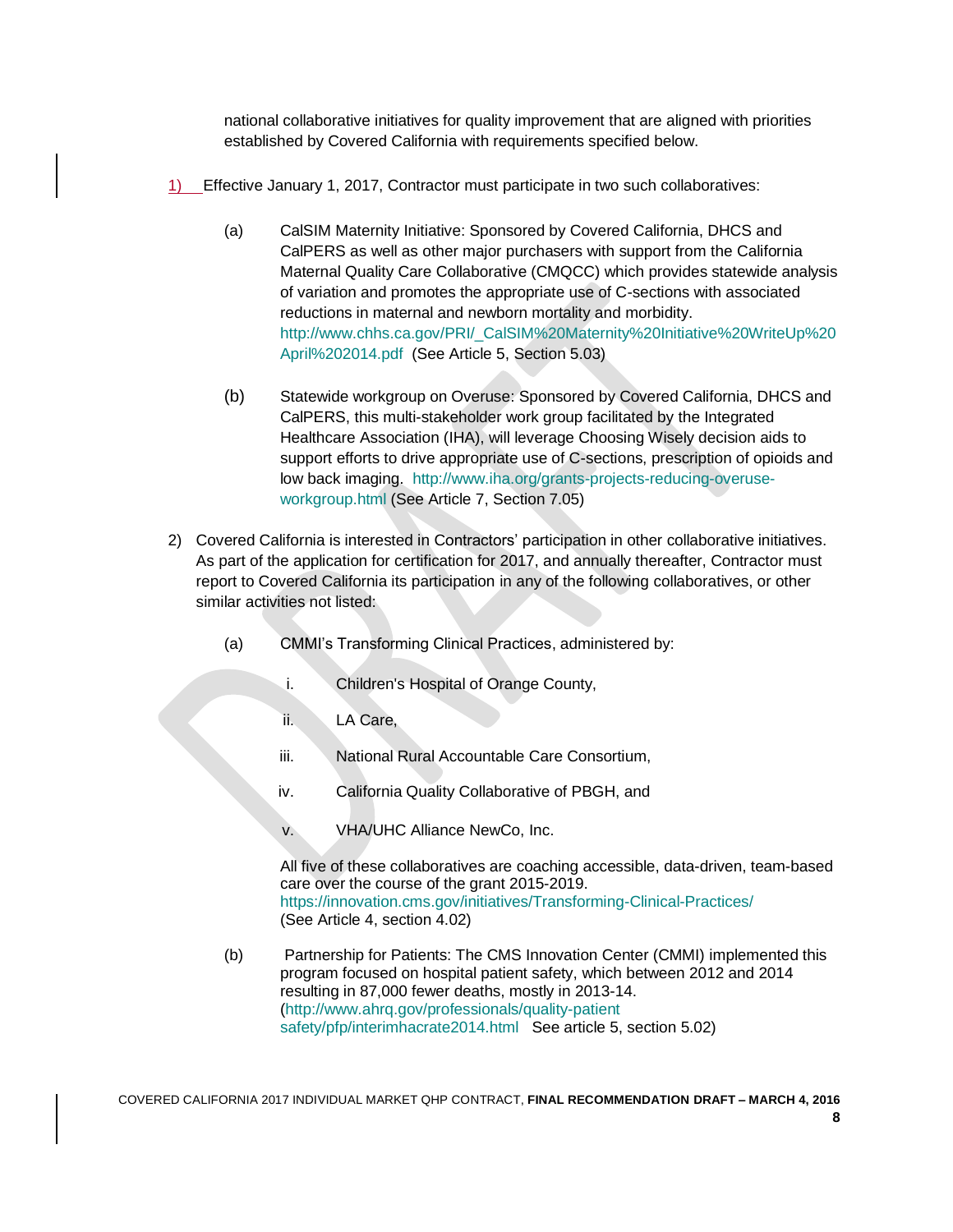Awardees working with California hospitals for 2015-2016 are:

- i. Hospital Quality Initiative subsidiary of the California Hospital Association.
- ii. Dignity Hospitals,
- iii. VHA/UHC, and
- iv. Children's Hospitals' Solutions for Patient Safety

Premiere, Inc.

- (c) 1115 Medicaid Waiver Public Hospital Redesign and Incentives in Medi-Cal (PRIME) program
- (d) California Joint Replacement Registry developed by the California Healthcare Foundation (CHCF), California Orthopedic Association (COA) and PBGH
- (e) California Immunization Registry (CAIR)
- (f) Any IHA or CMMI sponsored payment reform program
- (g) CMMI ACO Program (including Pioneer, Savings Sharing, Next Gen ACO, and other models)
- (h) California Perinatal Quality Care Collaborative
- (i) California Quality Collaborative
- (l) Leapfrog
- (m) A Federally Qualified Patient Safety Organization such as CHPSO
- (n) The IHA Encounter Standardization Project

When reporting this information to Covered California, such information shall be in a form that is mutually agreed upon by the Contractor and may include copies of reports used by Contractor for other purposes. Contractor understands that Covered California will seek increasingly detailed reports over time that will facilitate the assessment of the impacts of these programs which will include: (1) the percentage of total Participating Providers, as well as the percentage of Covered California specific Providers participating in the programs; (2) the number and percentage of potentially eligible Plan Enrollees who participate through the Contractor in the Quality Initiative; (3) the results of Contractors' participation in each program, including clinical, patient experience and cost impacts; and (4) such other information as Covered California and the Contractor identify as important to identify programs worth expanding.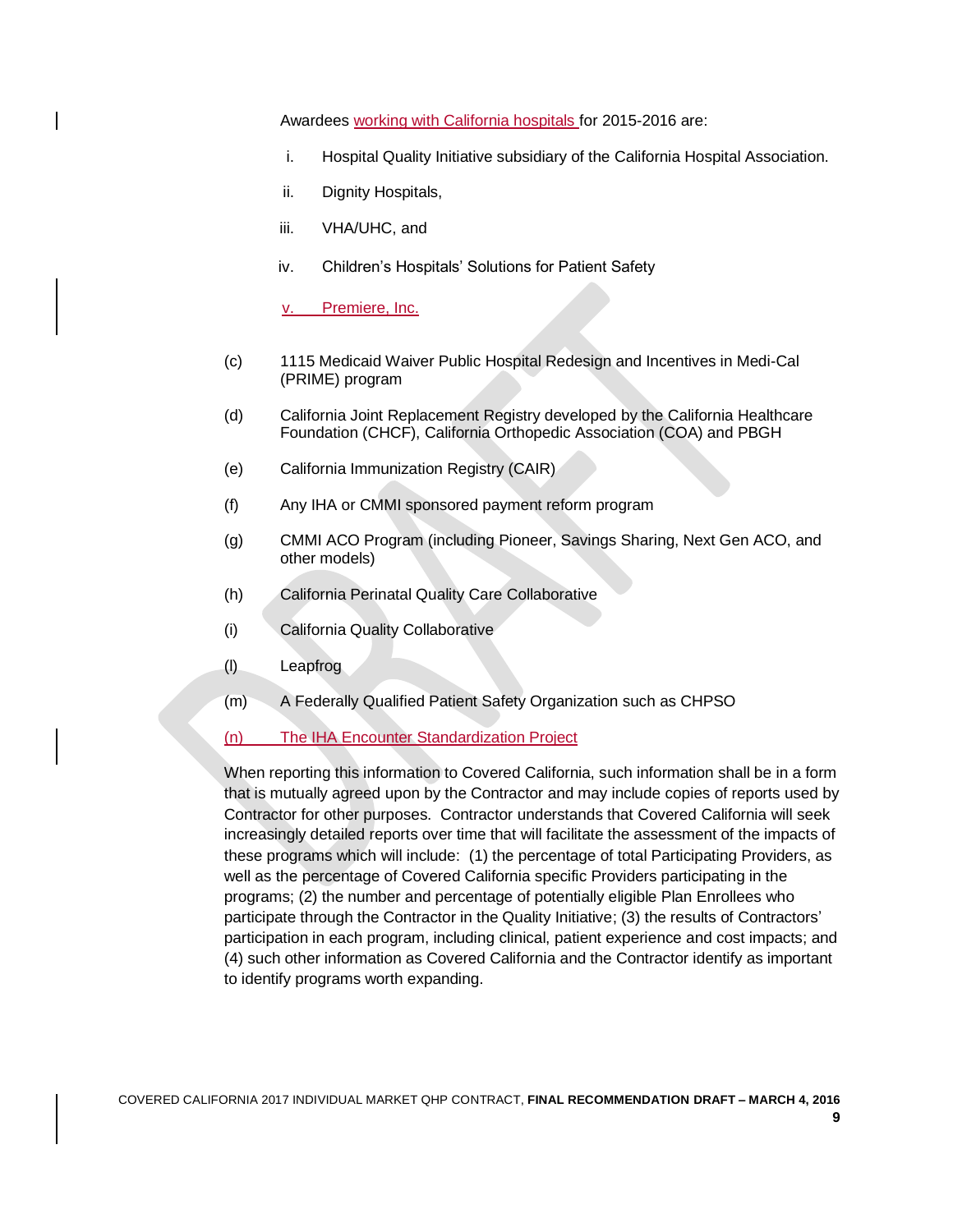Covered California and Contractor will collaboratively identify and evaluate the most effective programs for improving care for Enrollees and Covered California may require participation in specific collaboratives in future years.

#### **1.07 Data Exchange with Providers**

Covered California and Contractor recognize the critical role of sharing data across specialties and institutional boundaries as well as between health plans and contracted providers in improving quality of care and successfully managing total costs of care.

- 1) Contractor must report in its annual application for certification the initiatives Contractor has undertaken to improve routine exchange of timely information with providers to support their delivery of high quality care. Examples that could impact the Contractor's success under this contract may include:
	- (a) Notifying PCPs when one of their empaneled patients is admitted to a hospital, a critical event that often occurs without the knowledge of either the primary care or specialty providers who have been managing the patient on an ambulatory basis.
	- (b) Developing systems to collect clinical data as a supplement to the annual HEDIS process, such as HbA1c lab results and blood pressure readings which are important under Article 3 below.
	- (c) Racial and ethnic self-reported identity collected at every patient contact
- 2) InitiativesContractor shall describe its participation in statewide or regional initiatives that seek to make data exchange routine include various, including, but not limited to the following Health Information Exchanges in California, including the following regional exchanges:
	- (a) Inland Empire Health Information Exchange (IEHIE)
	- (b) Los Angeles Network for Enhanced Services (LANES)
	- (c) Orange County Partnership Regional Health Information Organization (OCPRHIO)
	- (d) San Diego Health Connect
	- (e) Santa Cruz Health Information Exchange
	- (f) CalIndex

### **1.08 Data Aggregation across Health Plans**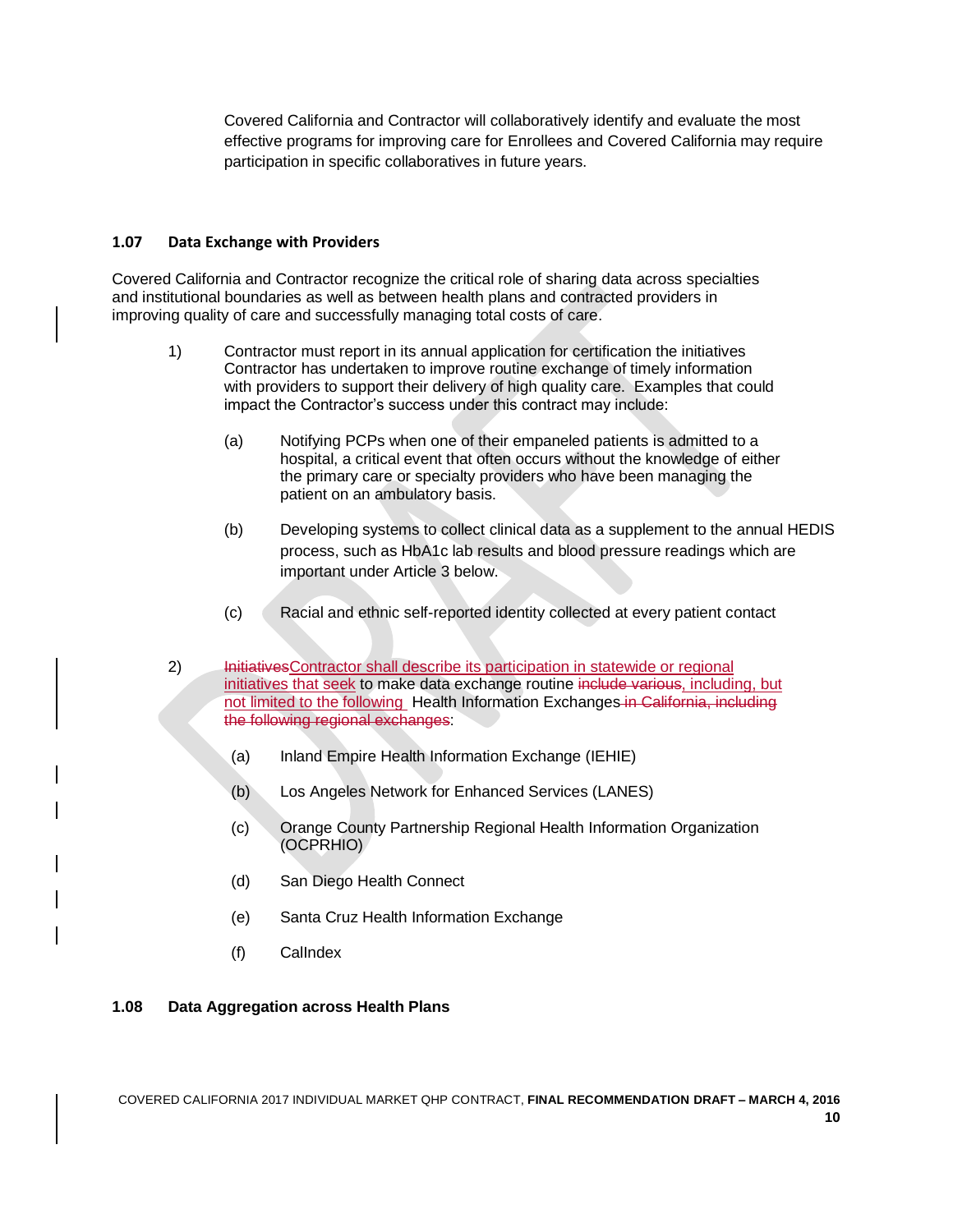Covered California and Contractor recognize the importance of aggregating data across purchasers and payers to more accurately understand the performance of Providers that have contracts with multiple health plans. Such aggregated data reflecting a larger portion of a provider, group or facility's practice can potentially be used to support performance improvement, contracting and public reporting.

1) Contractor must report in its annual application for certification its participation in initiatives to support the aggregation of claims and clinical data. Contractor must include its assessment of additional opportunities to improve measurement and reduce the burden of data collection on providers through such proposals as a statewide All Payer Claims Database.

Examples to date have included include but are not limited to:

- (a) The Integrated Health Association (IHA) for Medical Groups
- (b) The California Healthcare Performance Information System (CHPI)
- (c) The CMS Physician Quality Reporting System
- (d) CMS Hospital Compare or
- (e) CalHospital Compare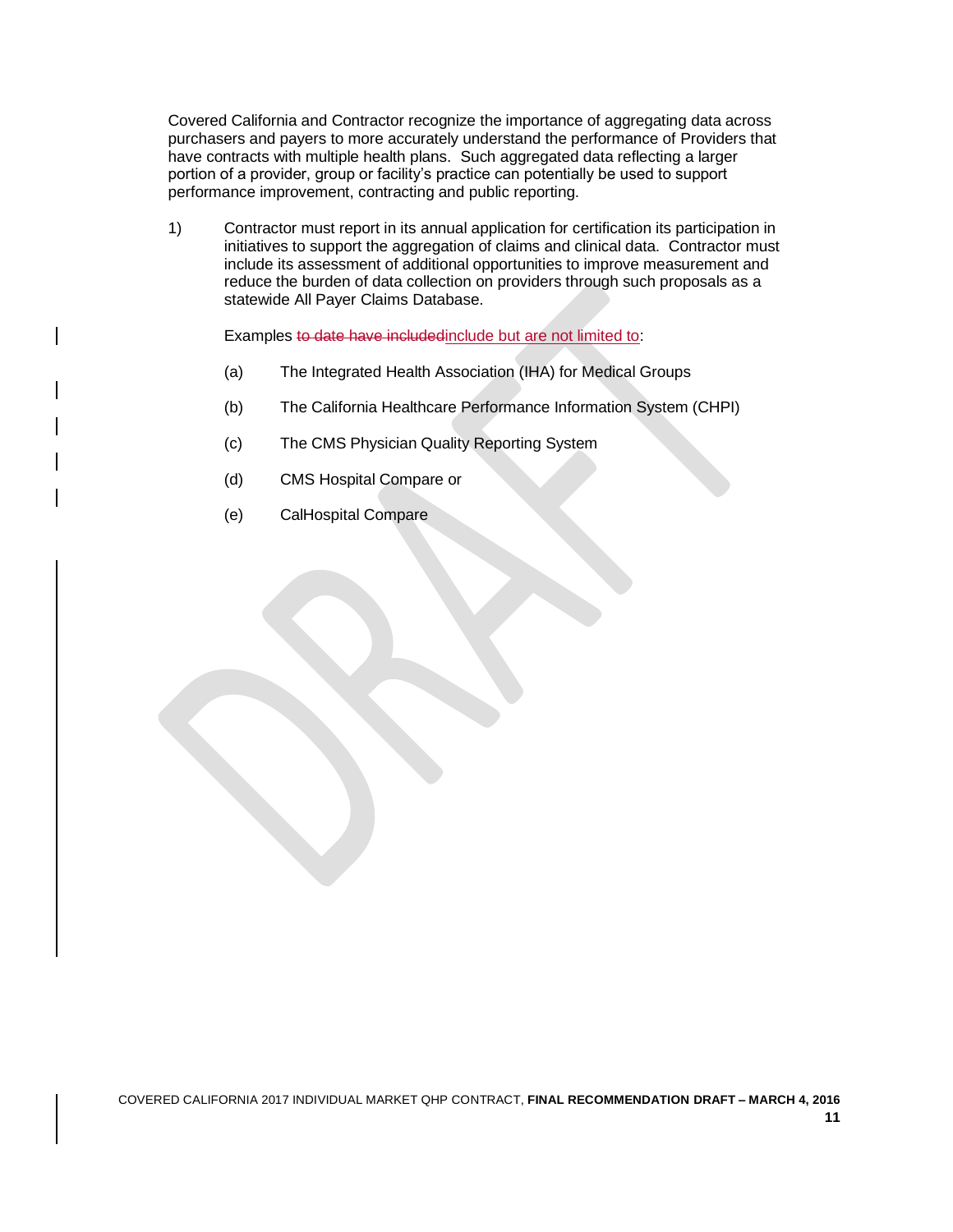# **ARTICLE 2 PROVISION AND USE OF DATA AND INFORMATION FOR QUALITY OF CARE**

# **2.01 HEDIS and CAHPS Reporting**

Contractor shall annually collect and report to Covered California, for each QHP Issuer product type, its Quality Rating System HEDIS, CAHPS and other performance data (numerators, denominators, and rates). Contractor must provide such data to Covered California each year regardless of the extent to which CMS uses the data for public reporting or other purposes.

Contractor shall submit to Covered California HEDIS and CAHPS scores to include the measure numerator, denominator and rate for the required measures set that is reported to NCQA Quality Compass and DHCS, for each Product Type for which it collects data in California. The timeline for Contractor's HEDIS and CAHPS quality data must be submitted at the same time as Contractor submits this to the NCQA Quality Compass and DHCS. Covered California reserves the right to use the Contractor-reported measures to construct Contractor summary quality ratings that Covered California may use for such purposes as supporting consumer choice and Covered California's oversight of Contractor's QHPs.

# **2.02 Data Submission Requirements**

Contractor and Covered California agree that the assessment of quality and value offered by a QHP to enrollees is dependent on consistent, normalized data, so that the Contractor and Covered California can evaluate the experience of contractor's membership, and compare that experience to the experience of Enrollees covered by other QHP issuers, and to the Covered California population as a whole. In order to conduct this assessment, Contractor shall provide certain information currently captured in contractor's information systems related to its participation in the Exchange EAS Vendor in a manner consistent to that which Contractor currently provides to its major purchasers.

- 1) Disclosures to Enterprise Analytics Vendor:
	- (a) Covered California has entered into a contract with an Enterprise Analytics Vendor ("EAS Vendor") to support its oversight and management of health exchange. EAS Vendor has provided Contractor with a written list of data elements ("EAS Dataset") and a data submission template that defines the data elements and format for transmitting the data. Contractor shall provide EAS Vendor with the data identified in the EAS Dataset on a monthly basis, which is attached as Appendix 1 to this Attachment 7. The parties may modify the data fields in Appendix 1 to Attachment 7 upon mutual agreement of the parties, and without formal amendment to this Agreement.
	- (b) To enable the submission of the EAS Dataset to EAS Vendor, Contractor has executed a Business Associate Agreement ("BAA"), and any other agreements that Contractor determines are required for the submission of the EAS Dataset to EAS Vendor,. Contractor's obligation to provide any data to EAS Vendor is contingent on a BAA being in force at the time information is to be provided to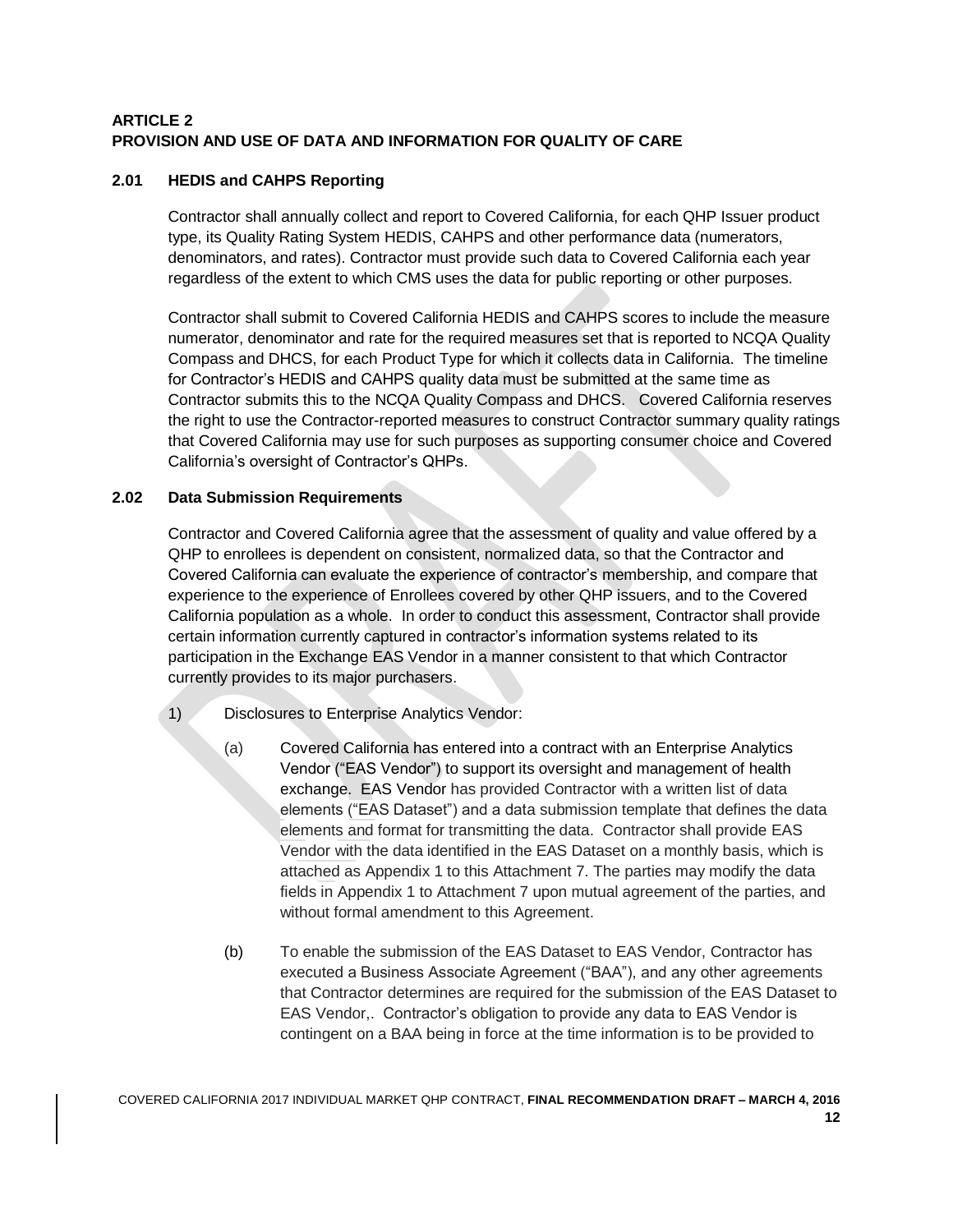EAS Vendor. Covered California may, upon request to Contractor, review such BAA and any other agreements between Contractor and EAS Vendor related to the submission of the EAS Dataset.

- 2) Disclosures to Covered California:
	- (a) EAS Vendor must protect the EAS Dataset submitted to it by Contractor pursuant to the BAA and any other agreements entered into with Contractor, applicable federal and state laws, rules and regulations, including the HIPAA Privacy and Security Rules. Any data extract or report ("EAS Output") provided to Covered California and generated from the EAS Dataset shall at all times be limited to deidentified data. Covered California shall not request any Personally Identifiable Health Information from EAS Vendor or attempt to use the de-identified data it receives from EAS Vendor to re-identify any person.
- 3) EAS Vendor Designation:
	- (a) Truven Health Analytics ("Truven") is Covered California's current EAS Vendor. In the event that Covered California terminates its contract with Truven during the term of this Agreement, Covered California shall provide notice to Contractor pursuant to section 12.3 of the Agreement. Any such termination of the agreement with Truven shall excuse any performance of Contractor under this section 2.02 effective on the date of termination of the agreement with Truven until a replacement EAS Vendor is designated.
- 4) Covered California is a Health Oversight Agency:
	- (a) Covered California continues to maintain that it operates as a Health Oversight Agency as described by the Health Insurance Portability and Accountability Act of 1996 (HIPAA), as amended. As such, Contractor may disclose protected health information to Covered California, or its vendor, in order for Covered California to perform its mandated oversight activities. At such time that Covered California receives technical assistance from the Office for Civil Rights, or otherwise receives guidance from the federal government, that reasonably confirms Covered California's status as a Health Oversight Agency, Contractor shall provide Covered California, or its vendor, with the necessary data elements, including protected health information as permitted by state and federal laws, in order for Covered California to perform its mandated oversight activities.

#### **2.03 eValue8 Submission**

For measurement year 2017, Contractor shall respond to those eValue8 questions identified and required by Covered California in the Covered California eValue8 Health Plan Request for Information as part of the application for certification for 2019.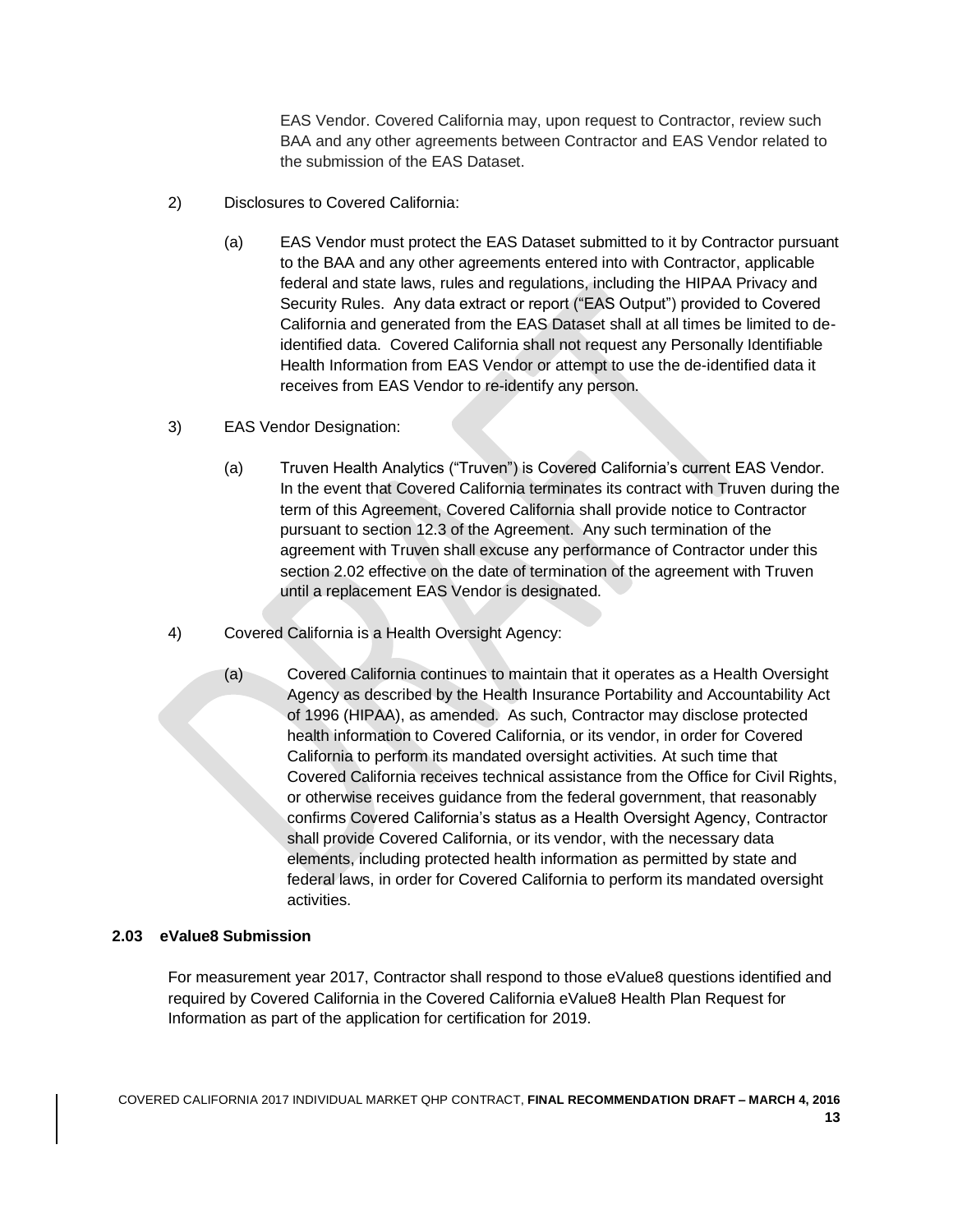Such information will be used by Covered California to evaluate Contractor's performance under the terms of the Quality, Network Management, Delivery System Standards and Improvement Strategy and in connection with the evaluation regarding any extension of this Agreement and the recertification process for subsequent years. The timing, nature and extent of such responses will be established by Covered California based on its evaluation of various quality-related factors. Contractor's response shall include information relating to all of Contractor's then-current Covered California-based business and any information that reflects California-based business when data on Covered California-specific business is not available. If applicable, Contractor must report data separately for HMO/POS, PPO and EPO product lines.

Contractor shall provide Covered California information regarding their quality improvement and delivery system reform efforts through annual reporting in the Covered California eValue8 Health Plan RFI in the annual application for certification. Such information may include copies of reports used by the Contractor for other purposes.

### **2.04 Data Measurement Specifications**

The measurement specifications for data reporting requirements in this attachment are included in Appendix 2 to this attachment.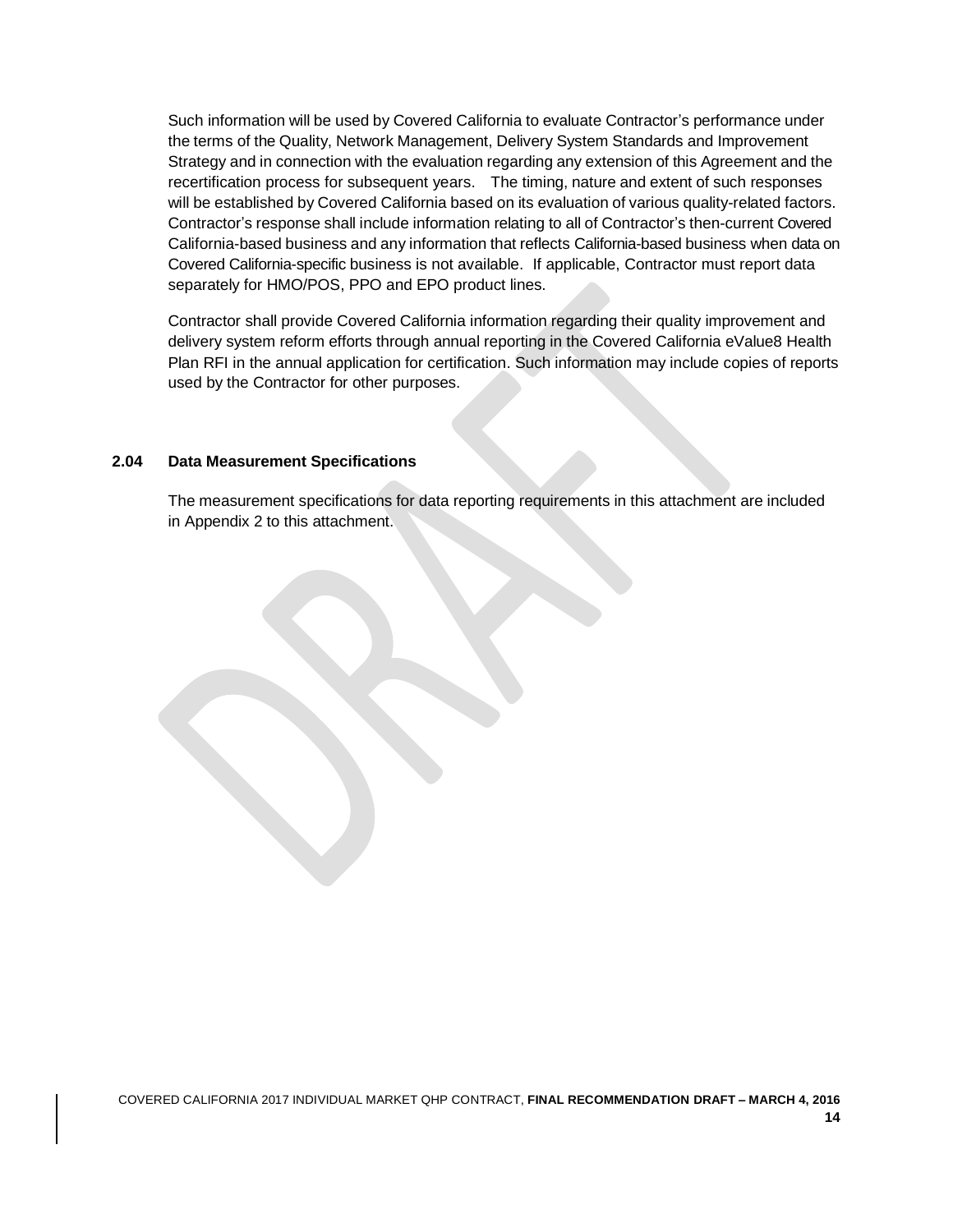# **ARTICLE 3 REDUCING HEALTH DISPARITIES AND ENSURING HEALTH EQUITY**

Mitigation of health disparities is central to the mission of Covered California, and the California Language Assistance Act adopted as SB 583 in 2003. In alignment with these principles, Covered California and Contractor recognize that promoting better health requires a focus on addressing health disparities and health equity, which are central to Covered California's mission. . Covered California will require Contractor to track, trend and reduce health disparities with the phased approach outlined below.

### **3.01 Measuring Care to Address Health Equity**

Contractor must track and trend quality measures by racial or ethnic group, or both, and by gender for the Contractor's full book of business, excluding Medicare.

- 1) Identification:
	- (a) By the end of 2019, Contractor must achieve 80 percent self-reported racial/ethnic identity in all lines of business, excluding Medicare. This target has already been achieved by two QHP Issuers, which represent very different models, through collaboration with providers to collect information at every patient encounter.identification of racial/ethnic identity for Covered California enrollees,
	- (b) In the application for certification for 2017, Contractor must report the percent of self-reported racial or ethnic identity, or both, and annually thereafter, along with current enrollment across all lines of business based on self-reported or proxy. for Covered California enrollees
	- (c) Covered California and Contractor will negotiate annual targets to be reported in the applications for certification for 2018 and beyond.
	- (d) To the extent Contractor does not have self-reported information on racial or ethnic identity, or both, it shall use a standardized tool for proxy identification through the use of zip code and surname to fill any gaps in information.
- 2) Measures for Improvement:
	- (a) Disparities in care by racial and ethnic identity and by gender will be reported in the annual application for certification based on all lines of business excluding Medicare. The tool for proxy identification shall be used to supplement selfreported racial or ethnic identity.
	- $\left\langle \frac{a}{b} \right\rangle$  Measures selected for improvement beginning in plan year 2017 include Diabetes, Hypertension, Asthma (control plus hospital and ER-admission and ER visit rates) and Depression (HEDIS appropriate use of medications and all-cause ER utilization)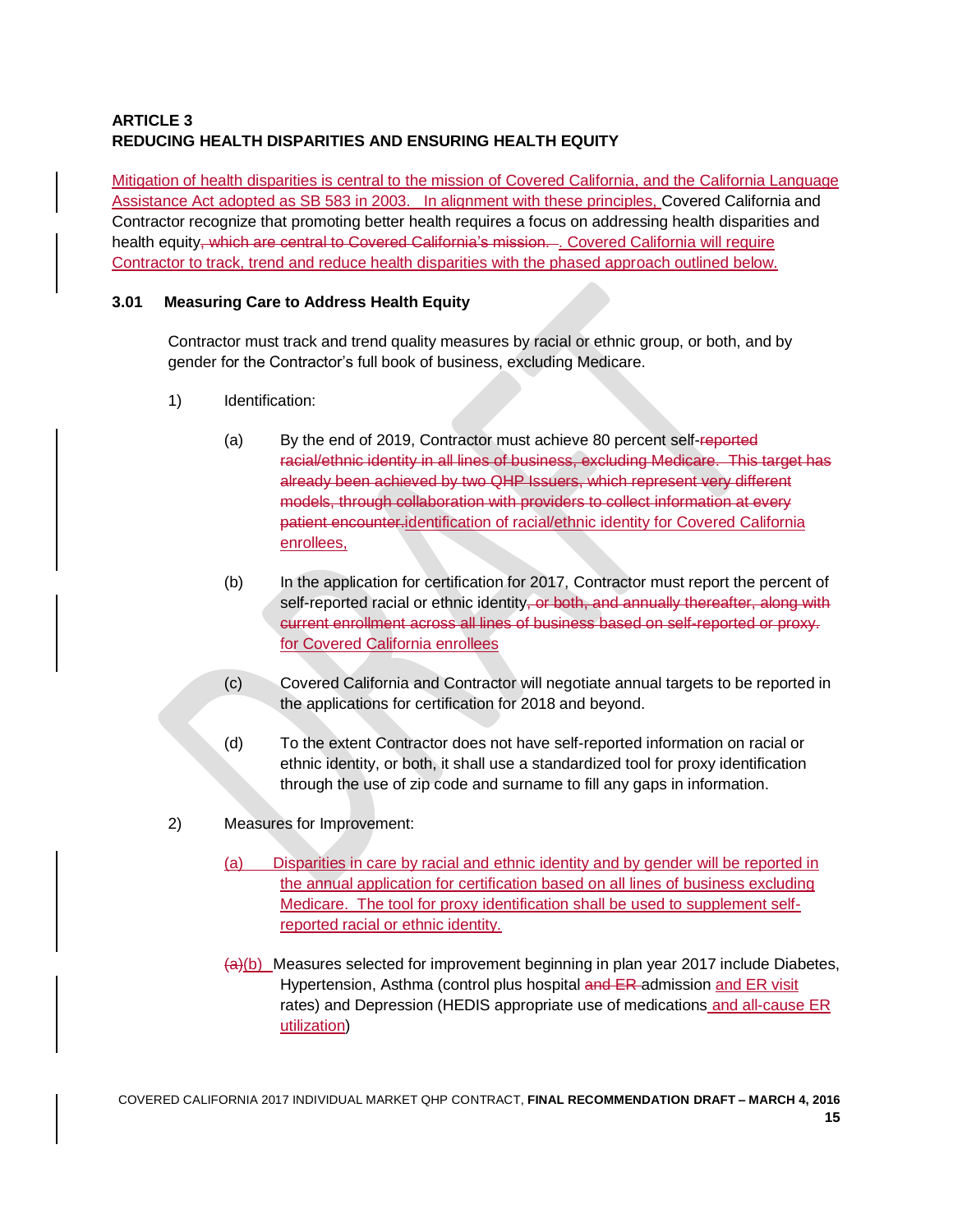(b)(c) Covered California will consider adding additional measures for plan year 2020 and beyond.

### **3.02 Narrowing Disparities**

While Covered California and Contractor recognize that some level of disparity is determined by social and economic factors beyond the control of the health care delivery system, there is agreement that health care disparities can be narrowed through quality improvement activities tailored to specific populations and targeting select measures at the health plan level. Covered California and the Contractor agree that collection of data on clinical measures for the purpose of population health improvement requires development and adoption of systems for enhanced information exchange (see Section 1.07).

- 1) In the application for certification for 2017, Contractor reported baseline measurements from plan year 2015 on the measures listed in 3.01(2)(a) of this Attachment, based either on self-reported identity or on proxy identification across all lines of business excluding Medicare. Covered California anticipates that this baseline data may be incomplete.
- 2) Targets for 2019 and for annual intermediate milestones in reduction of disparities will be established by Covered California based on national benchmarks, analysis of variation in California performance, best existing science of quality improvement, and effective engagement of stakeholders.

#### **3.03 Expanded Measurement**

Contractor and Covered California will work together to assess the feasibility and impact of extending the disparity identification and improvement program over time. Areas for consideration include:

- 1) Income
- 2) Disability status
- 3) Sexual orientation
- 4) Gender identity
- 5) Limited English Proficiency (LEP)

### **3.04 NCQA Certification**

Meeting the standards for Multicultural Health Care Distinction by NCQA is encouraged as a way to build a program to reduce documented disparities and to develop culturally and linguistically appropriate communication strategies. To the extent Contractor has applied for or received NCQA Certification, Contractor must provide this information with its annual application for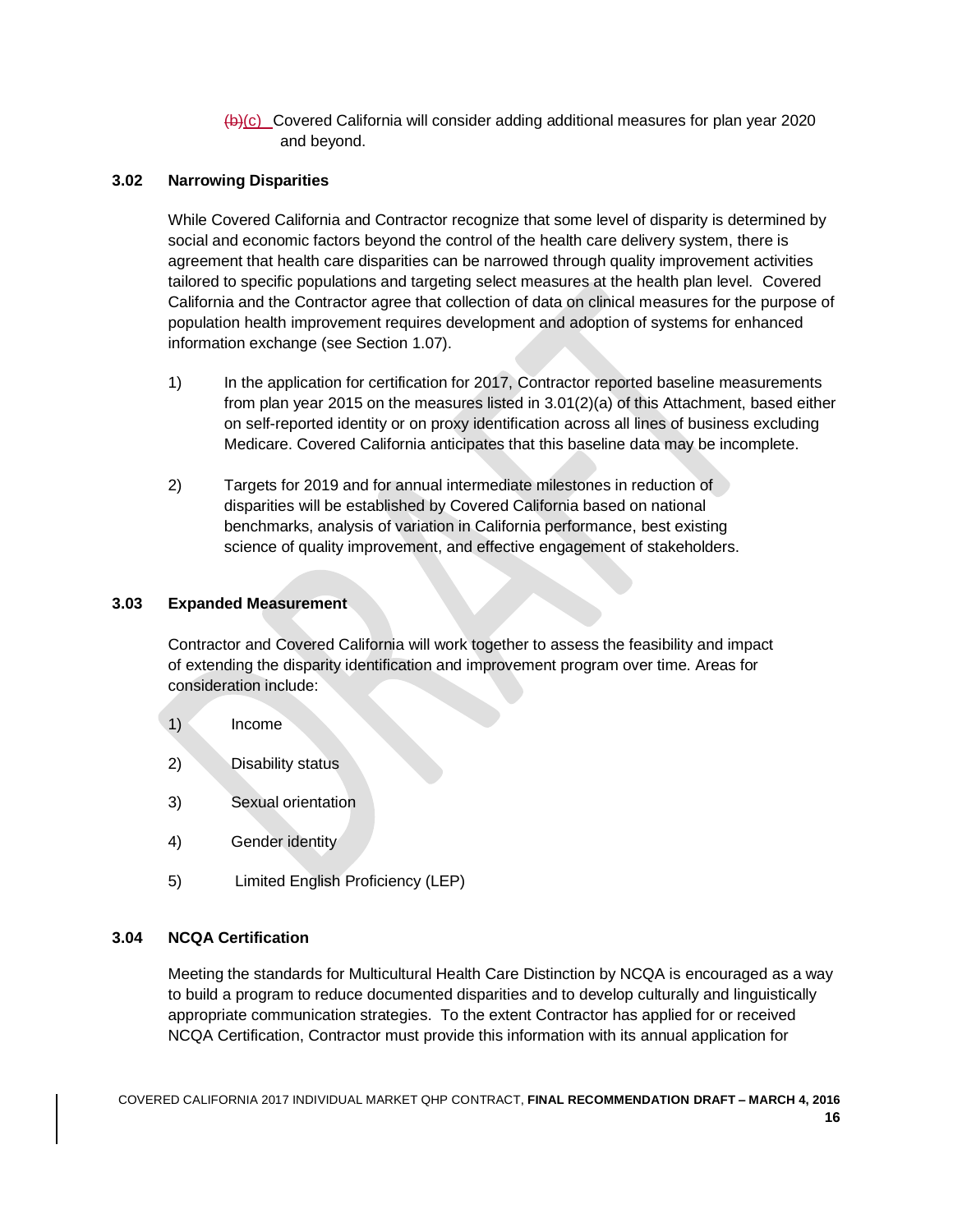certification. Covered California may publicly recognize this achievement and include it in information provided to consumers.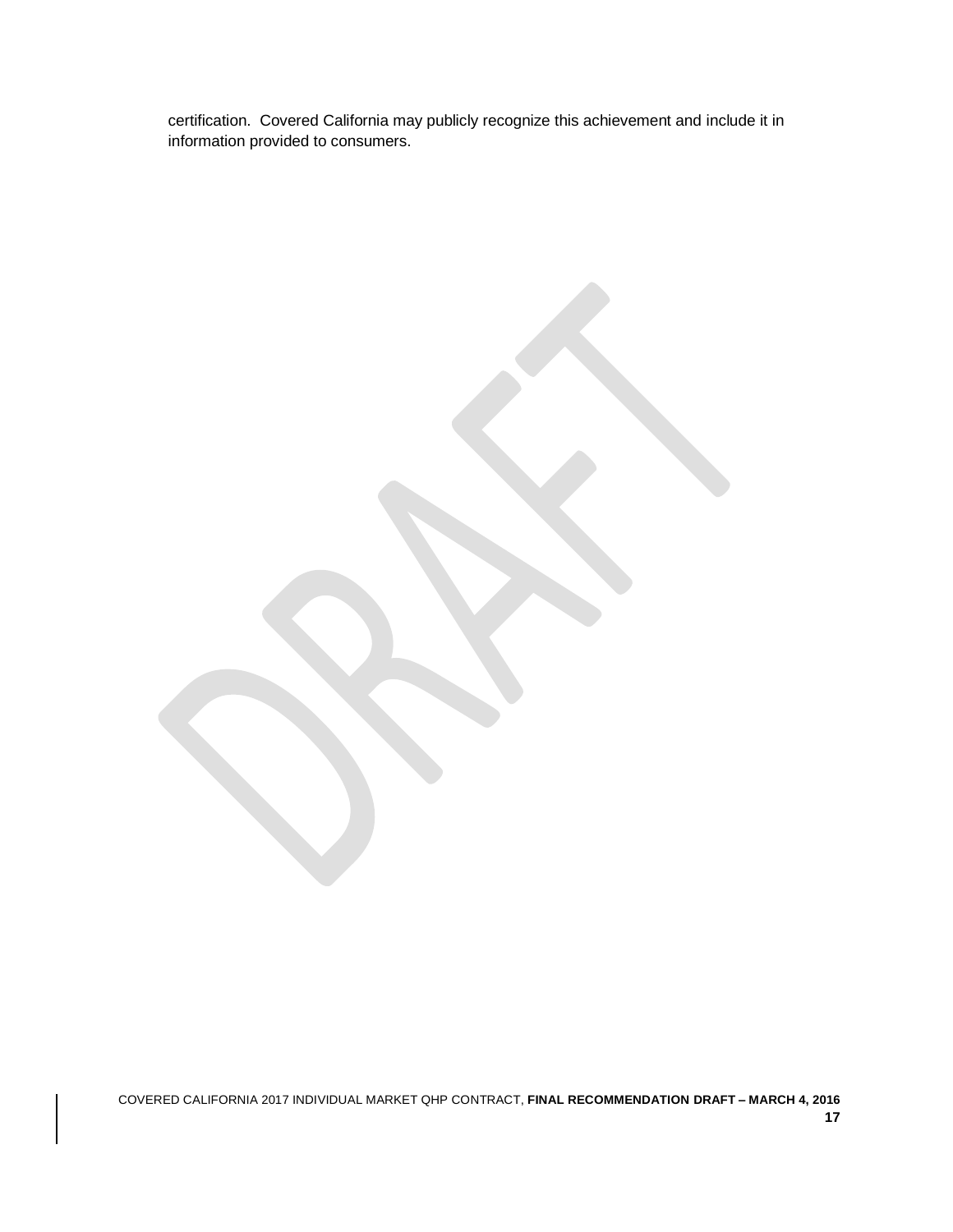# **ARTICLE 4 PROMOTING DEVELOPMENT AND USE OF EFFECTIVE CARE MODELS**

Covered California and Contractor agree that promoting the triple aim requires a foundation of effectively delivered primary care and integrated services for patients that is data driven, team based and crosses specialties and institutional boundaries. Contractor agrees to actively promote the development and use of care models that promote access, care coordination and early identification of at-risk enrollees and consideration of total costs of care. Contractor agrees to design networks and payment models for providers serving Enrollees to reflect these priorities.

In particular, the Covered California's priority models which align with the CMS requirements under the QIS, are:

- 1) Effective primary care services, including ensuring that all enrollees have a PersonalPrimary Care Physician, clinician.
- 2) Promotion of Patient-Centered Medical Homes (PCMH), which use a patient-centered, accessible, team-based approach to care delivery, member engagement, and data-driven improvement as well as integration of care management for patients with complex conditions, and
- 3) Integrated Healthcare Models (IHM) or Accountable Care Organizations, such as those referenced by the Berkeley Forum (2013) that coordinate care for patients across conditions, providers, settings and time, and are paid to deliver good outcomes, quality and patient satisfaction at an affordable cost.

### **4.01 Primary Care Physician Selection**

Contractor must ensure that all Enrollees either select or be provisionally assigned to a PersonalPrimary Care Physicianclinican by January 1, 2017 or within 30 days of enrollment into the plan, whichever is sooner. If an Enrollee does not select a PersonalPrimary Care Physicianclinician, Contractor must provisionally assign the enrolleeEnrollee to a PersonalPrimary Care Physicianclinician, inform the Enrollee of the assignment and provide the enrollee with an opportunity to select a different PersonalPrimary Care Physicianclinician. When assigning a PersonalPrimary Care Physicianclinician, Contractor shall use commercially reasonable efforts assign a PersonalPrimary Care Physicianclinician consistent with an Enrollee's stated gender, language, ethnic and cultural preferences, geographic accessibility, existing family member assignment, and any prior PersonalPrimary Care Physicianclinician. Contractor must report on this requirement annually in the application for certification.

# **4.02 Patient-Centered Medical Homes**

A growing body of evidence shows that advanced models of primary care, often called Patient-Centered Medical Homes (PCMH), greatly improve the care delivered to patients and support triple aim goals.

1) Contractor agrees to cooperate with Covered California in evaluating various PCMH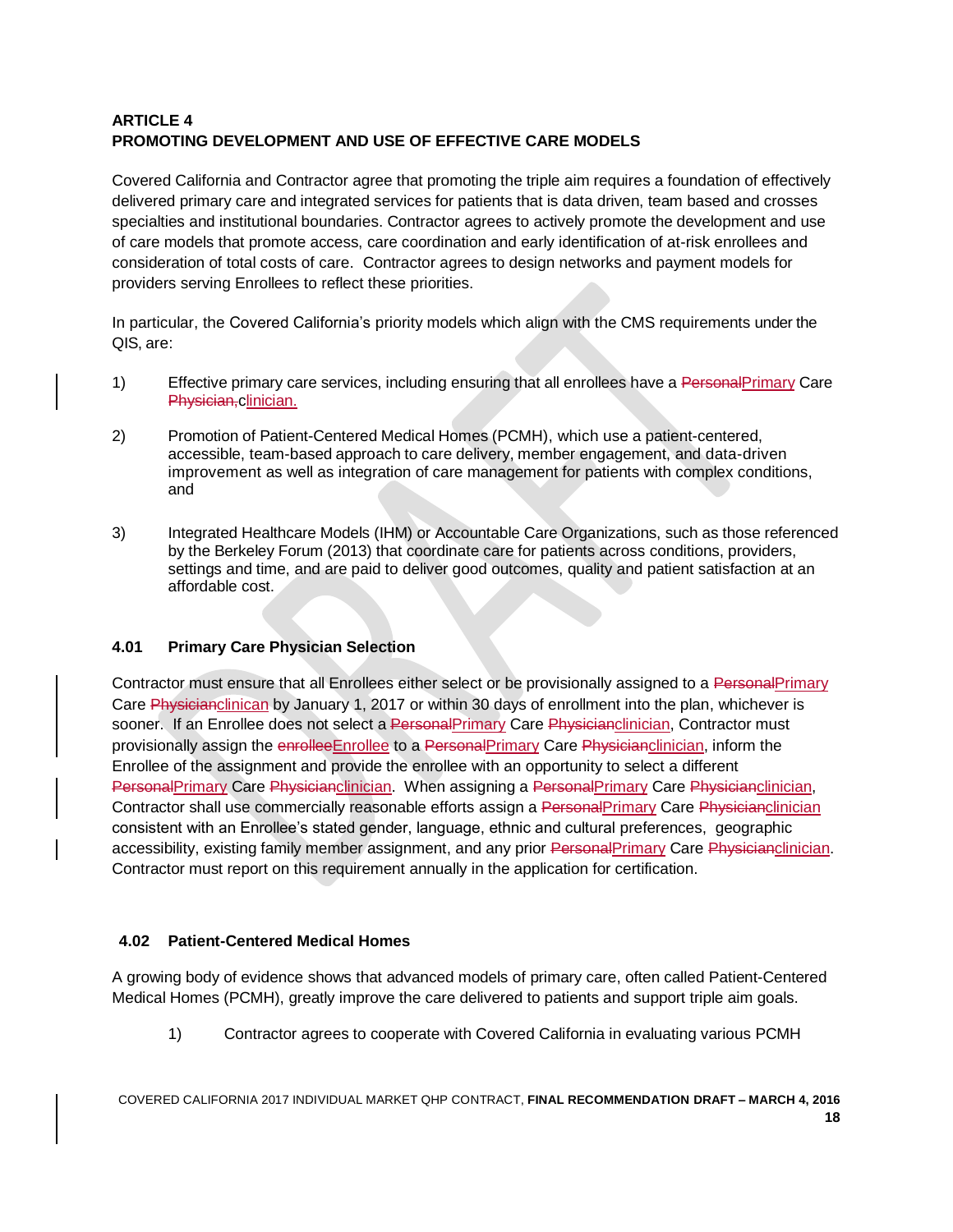accreditation and certification programs promulgated by national entities, as well as other frameworks for determining clinical practice transformation, with the goal of adopting a consistent standard definition across covered QHP Issuers for determining which providers or practices meet the standards for redesigned primary care in Covered California networks. Covered California and Contractor agree to engage interested stakeholders, including Providers and other purchasers, such as CalPERS, the Department of Health Care Services (DHCS) and private employers, in the process of developing this standard definition in preparation for use in the application for certification for 2018. As part of this effort, Contractor agrees to work with Covered California to limit the reporting burden on providers.

- 2) Contractor shall describe in its application for certification for 2017, a payment strategy for adoption and progressive expansion among Providers caring for Enrollees, that creates a business case for PCPsPrimary Care Providers to adopt accessible, datadriven, team-based care (alternatives to face-to-face visits and care provided by non-MDs) with accountability for meeting the goals of the triple aim, including total cost of care.
- 3) Contractor shall report in the application for certification for 2018:
	- (a) The number and per centpercent of Covered California enrollees, and for comparison, the percent of book business (excluding Medicare), obtaining who obtain their primary care in a PCMH.
	- (b) Based on the data provided in the 2018 Application, Covered California will establish targets for 2019 for the percent of Covered California enrollees obtaining primary care in a PCMH based on national benchmarks, analysis of variation in California performance and best existing science of quality improvement and effective engagement of stakeholders.
	- (c) A baseline of the percent of PCPsPrimary Care clinicians whose contracts for Covered California Enrollees are based on the payment strategy defined in 4.02(2) for primary care services;
	- (d) Methods for enrolling or attributing members to a PCMH including whether the plan engages in formal enrollment and or outreach to members based on a risk algorithm.
	- (e) How Contractor's payment to PCMH practices differs from those payments made to practices that have not met PCMH standards.
- 4) Starting in 2018, Contractor shall also report annually, as part of its certification application, on the number and percentage of Enrollees in PCMH's for Medi-Cal, Medicare, and commercial lines of business for comparison purposes.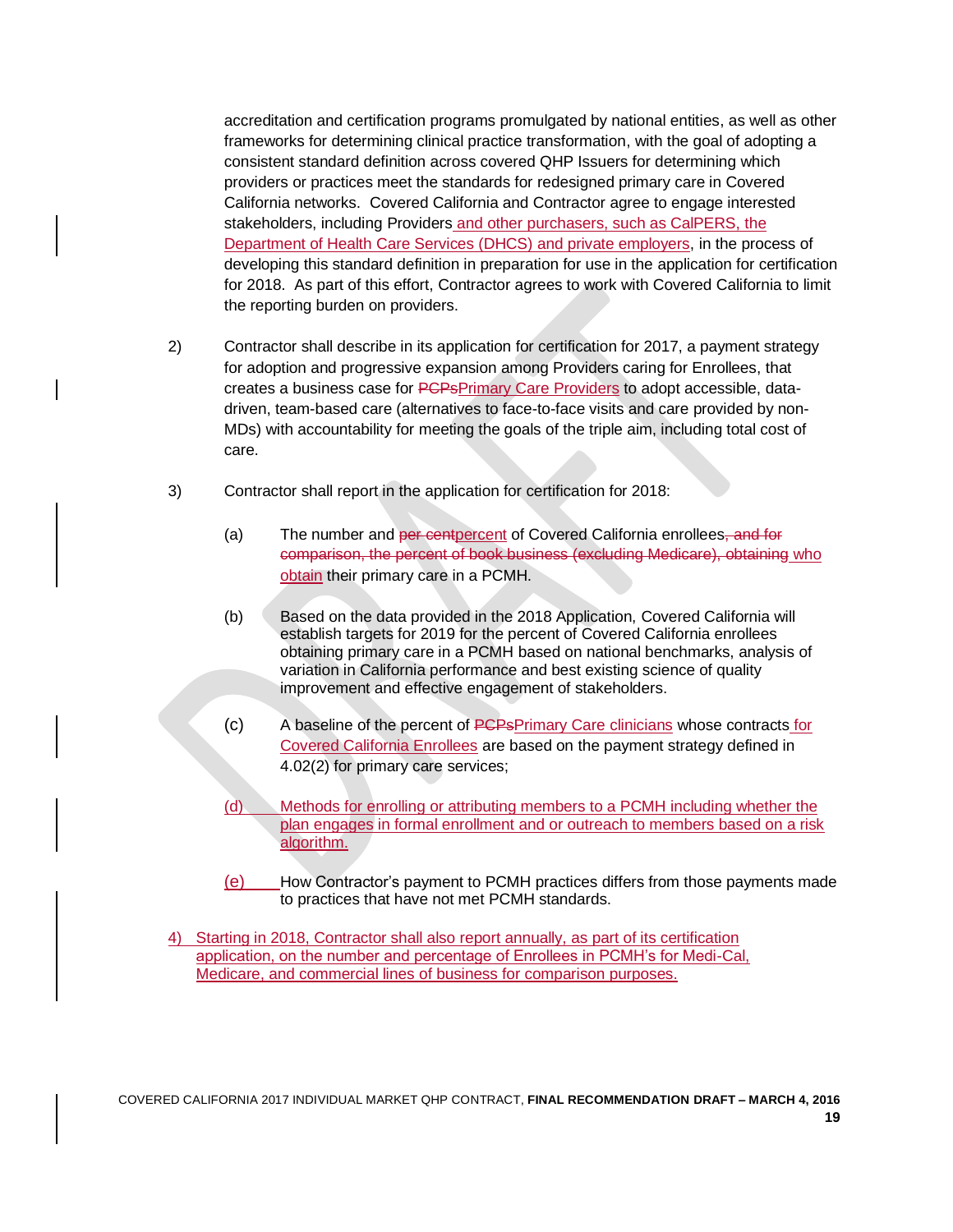### **4.03 Integrated Healthcare Models (IHM)**

Covered California places great importance on the adoption and expansion of integrated, coordinated and accountable systems of care and is adopting a modified version of the CalPERS definition for Integrated HealthCare Models also known as Accountable Care Organizations (ACOs):

- 1) The IHM is defined as:
	- (a) A system of population-based care coordinated across the continuum including multi-discipline physician practices, hospitals and ancillary providers.
	- (b) Having at least Level three (3) integration, as defined by the Institutes of Medicine (IOM), of certified Electronic Health Record (EHR) technology in both a hospital inpatient and ambulatory setting provided either by a provider organization or by Contractor:
		- i. Ambulatory level of integration will include, at minimum, electronic charts, a data repository of lab results, connectivity to hospitals, partial or operational point of care technology, electronic assistance for ordering, computerized disease registries (CDR), and e-mail.
		- ii. Hospital inpatient level of integration will include, at minimum, lab, radiology, pharmacy, CDR, clinical decision support, and prescription documentation.
		- iii. There must be Stage two (2) (Advanced Clinical Processes) of Meaningful Use of the certified EHR within the IHM including:
			- a. Health Information and Data,
			- b. Results Management,
			- c. Order Entry/Management,
			- d. Clinical Decision Support
			- e. Electronic Communications and Connectivity, and
			- f. Patient Support.
	- (c) Having combined risk sharing arrangements and incentives between Contractor and providers, and among providers across specialties and institutional boundaries, holding the IHM accountable for nationally recognized evidencebased clinical, financial, and operational performance, as well as incentives for improvements in population outcomes. As providers accept more accountability under this provision, Contractors shall be aware of their obligations in the Health and Safety Code and Insurance Code to ensure that providers have the capacity to manage the risk.
- 2) Contractor must provide Covered California with details on its existing or planned integrated systems of care describing how the systems meet the criteria in Article 4.03(1), including the number and percent of members who are managed under IHMs in its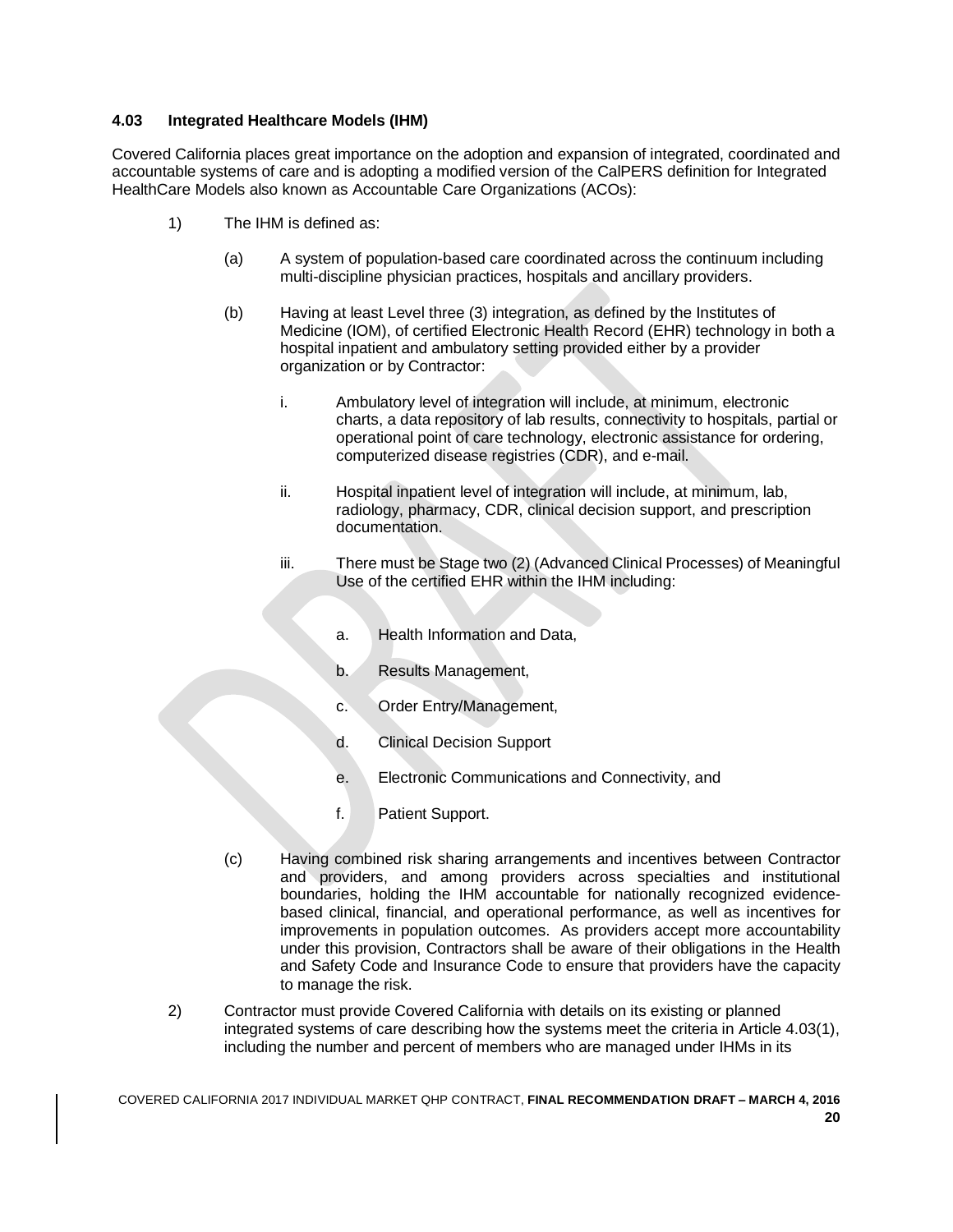response to the annual application for certification for all lines of business and specific to Enrollees.

- 3) Targets for 2017-2019 for the percentage of Enrollees who select or are attributed to IHMs will be established by Covered California based on national benchmarks, analysis of variation in California performance, best existing science of quality improvement, and effective engagement of stakeholders.
- 4) Starting in 2018, Contractor shall also report annually, as part of its certification application, on the number and percentage of Enrollees in IHMs for Medi-Cal, Medicare, and commercial lines of business for comparison purposes.

### **4.04 Mental and Behavioral Health**

Covered California and Contractor recognize the critical importance of Mental and Behavioral Health Services as part of the broader set of medical services provided to Enrollees.

Contractor shall report in its annual application for certification on the strategies Contractor has implemented and its progress in:

- 1) Making behavioral health services available to Enrollees;
- 2) How it is integrating Behavioral Health Services with Medical Services; and
- 3) Reports must include documenting the percent of services provided under an integrated behavioral health-medical model for Enrollees and for the Contractor's overall covered lives. These reports should include whether these models are implemented in association with PCMH and IHM models or are independently implemented.

### **4.05 Telemedicine and Remote Monitoring**

In the annual application for certification, Contractor must report the extent to which the Contractor is supporting and using technology to assist in higher quality, accessible, patientcentered care, and the utilization for Enrollees and for Contractor's full book of business excluding Medicare, the number of unique patients and number of separate servicing provided for telemedicine and remote home monitoring.

Reporting requirements shall be met through eValue8 in the annual application for certification, but contractor may supplement such reports with data on the efficacy and impact of such utilization. These reports must include whether these models are implemented in association with PCMH and IHM models or are independently implemented.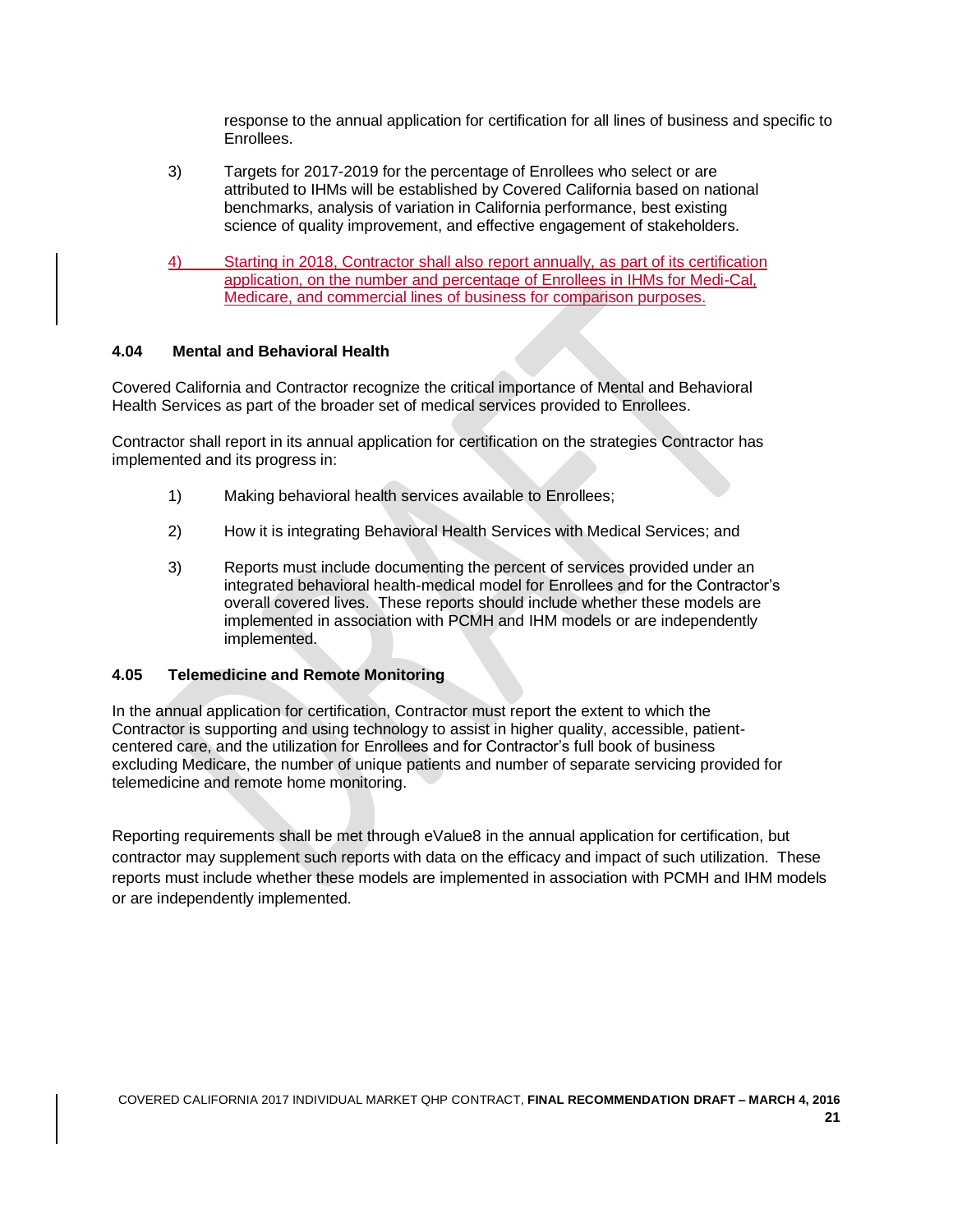# **ARTICLE 5 HOSPITAL QUALITY**

Covered California and Contractor recognize that hospitals have contracts with multiple health plans and are engaged in an array of quality improvement and efficiency initiatives. Hospitals play a pivotal role in providing critical care to those in the highest need and should be supported with coordinated efforts across health plans and purchasers.

### **5.01 Hospital Payments to Promote Quality and Value**

Covered California expects its Contractors to pay differently to promote and reward better quality care rather than pay for volume. Contractor shall:

- 1) Adopt a hospital payment methodology that by January 1, 2019 places at least 6 percent of reimbursement to hospitals for Contractor's Covered California business with each general acute care hospital at-risk or subject to a bonus payment for quality performance. Contractor may structure this strategy according to its own priorities such as:
	- (a) The extent to which the payments "at risk" take the form of bonuses, withholds or other penalties; or
	- (b) Using The selection of specific metrics that are the basis of such value-upon which performance based payments, such as are made may include, but are not limited to, Hospital Acquired Conditions (HACs), readmissions, or satisfaction measured through the Hospital Consumer Assessment of Healthcare Providers and Systems (HCAPS). but Contractor musemust use standard measures commonly in use in hospitals and that are endorsed by the National Quality Forum; – with the goal of limiting measurement burden on hospitals.

Because there is some evidence that readmissions may be influenced by social determinants beyond the control of the health care system or social supports that a hospital can provide at discharge, if Contractor includes readmissions as a measure under this provision, it shall not be the only measure. Additionally, Contractor must adopt balancing measures to track, address, and prevent unintended consequences from at-risk payments including exacerbation of health care disparities. Contractor shall report what strategies it is implementing to support hospitals serving at-risk populations in achieving target performance. In alignment with CMS rules on payments to hospitals for inpatient hospital services, Critical Access Hospitals as defined by the Centers for Medicare and Medicaid, are excluded from this requirement. Contractor shall still be accountable for the quality of care and safety of Covered California members receiving care in the aforementioned hospitals.

Implementation of this requirement may differ for integrated delivery systems and require alternative mechanisms for tying payment to performance.

- 2) Report in its annual application for certification, for Enrollees and for comparison purposes, for the Contractor's book of business, the:
	- (a) Amount, structure and metrics for its hospital payment strategy;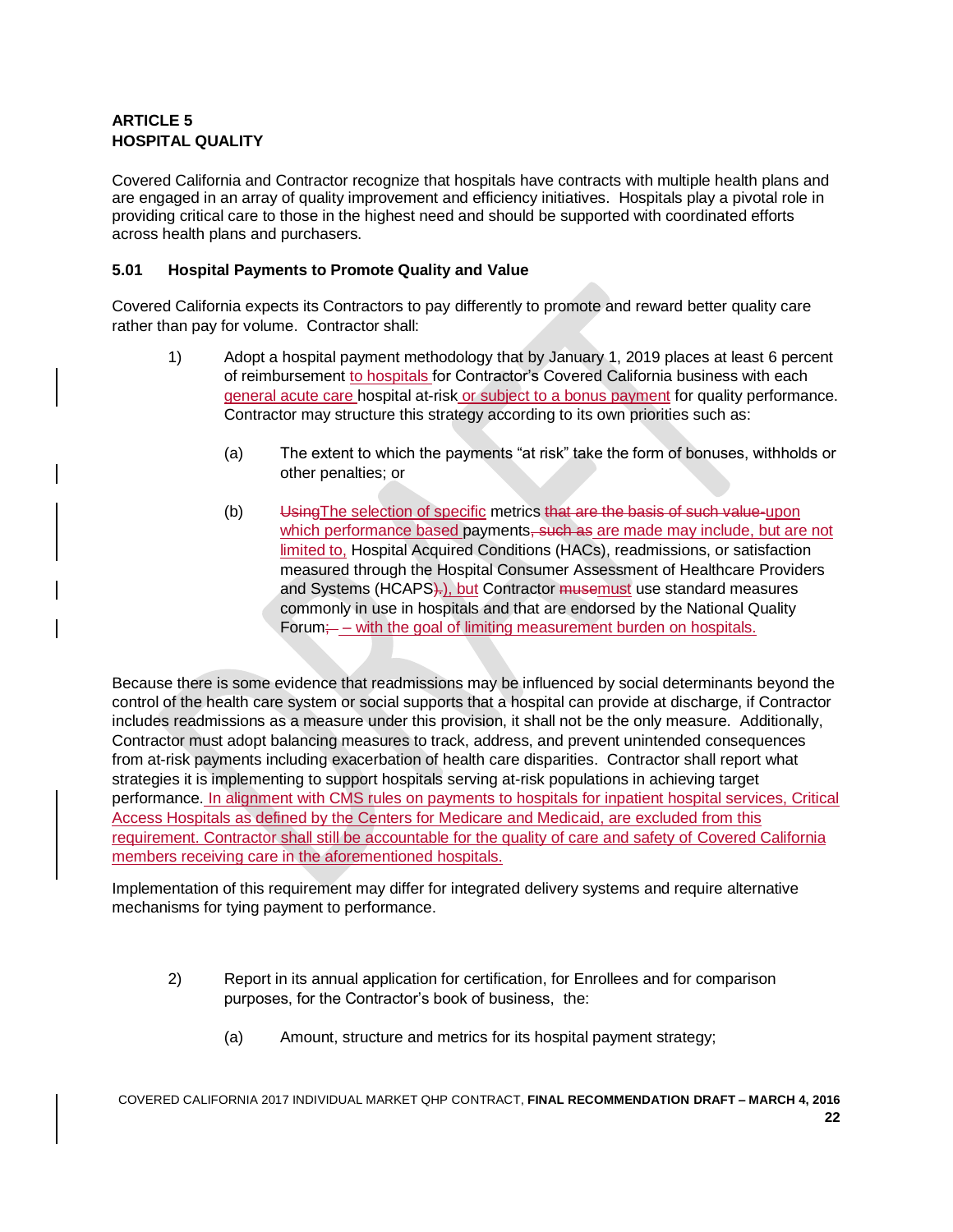- (b) The percent of network hospitals operating under contracts reflecting this payment methodology;
- (c) The total dollars and percent or best estimate of hospital payments that are tied to this strategy; and
- (d) The dollars and percent, or best estimate that is respectively paid or withheld to reflect value. The hospital payments to promote value must be distinct from shared-risk and performance payments to hospitalization related to participation in IHMs as described in Article 4.03.

### **5.02 Hospital Patient Safety**

Contractor agrees to work with Covered California to support and enhance hospital's efforts to promote safety for their patients.

- 1) Contractor must report in its annual application for certification, baseline rates of specified HACs for each of its network hospitals. In order to obtain the most reliable measurement, minimize the burden on hospitals and in the interest of promoting common measurement, Contractor must employ best efforts to base this report on clinical data, such as is reported by hospitals to the National Healthcare Safety Network (NHSN), California Department of Public Health (CDPH) and to CMS under the Partnership for Patients initiative.
- 2) Prior to the application for certification for 2018, target rates for 2019 and for annual intermediate milestones for each HAC measured at each hospital will be established by Covered California, based on national benchmarks, analysis of variation in California performance and best existing science of quality improvement and effective engagement of stakeholders.
- 3) The HACs that are the subject of these initiatives are:
	- (a) Catheter Associated Urinary Tract Infection (CAUTI);
	- (b) Central Line Associated Blood Stream Infection (CLABSI);
	- (c) Surgical Site Infection (SSI) with focus on colon;
	- (d) Adverse Drug Events (ADE) with first-year focus on opioid overuse; and
	- (e) Clostridium difficile [colitis](http://www.webmd.com/ibd-crohns-disease/ulcerative-colitis/default.htm) (C. Diff) infection.
- 4) The subject HACs may be revised in future years. Covered California expects to include additional ADEs including hypoglycemia and inappropriate use of blood thinners as well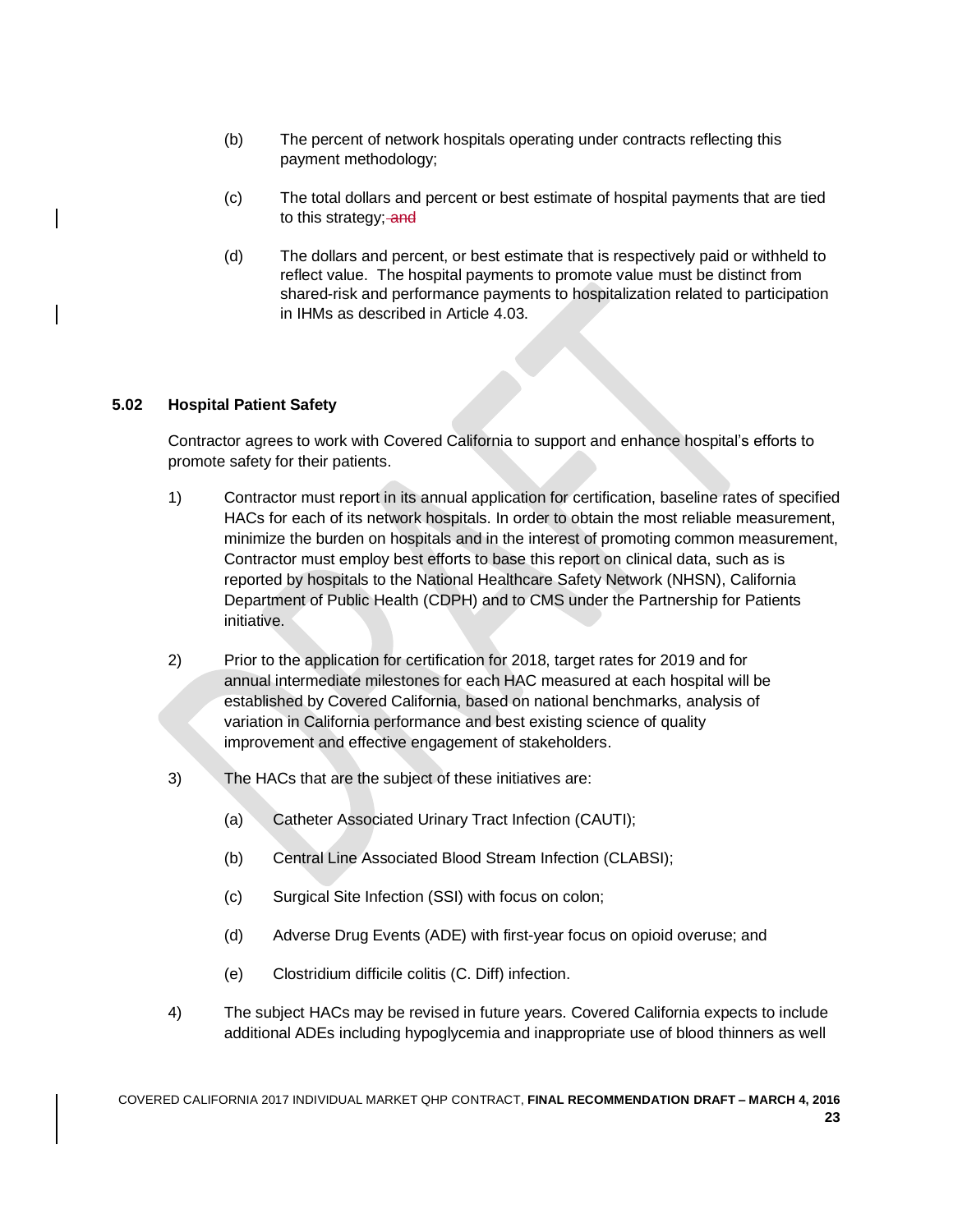as Sepsis Mortality at such time as the standardized CMS definition and measurement strategy has been tested and validated.

5) Covered California expects Contractor to only contract with hospitals that demonstrate they provide quality care and promote the safety of Enrollees. To meet this expectation, by contract year 2018, Covered California will work with QHP Issuers and with California's hospitals to identify area of "outlier poor performance" based on variation analysis of HAC rates. For contract year 2019, Contractors must either exclude hospitals that demonstrate outlier poor performance on safety from provider networks serving Covered California or to document each year in its application for certification the rationale for continued contracting with each hospital that is identified as a poor performing outlier on safety and efforts the hospital is undertaking to improve its performance.

# **5.03 Appropriate Use of C-Sections**

Contractor agrees to actively participate in the statewide effort to promote the appropriate use of C-sections. This ongoing initiative sponsored by Covered California, DHCS and CalPERS as well as major employers is coordinated with CalSIM, and has adopted the goal of reducing NTSV (Nulliparous, Term Singleton, Vertex) C-section rates to meet or exceed the national Healthy People 2020 target of 23.9 per cent for each hospital in the state by 2019. In addition to actively participating in this collaborative, Contractor shall:

- 1) Work collaboratively with Covered California to promote and encourage all in-network hospitals that provide maternity services to enroll in the California Maternity Quality Care Collaborative (CMQCC) Maternal Data Center (MDC).
- 2) Annually report in its application for certification the C-section rate for NTSV deliveries and the overall C-Section rate for each of its network hospitals for the hospital's entire census.
- 3) Adopt a payment methodology progressively to include all contracted physicians and hospitals serving Enrollees, such that by 2019, payment is structured to support only medically necessary care and there is no financial incentive to perform C-sections. Contractor must report on its design and the percent of hospitals contracted under this model in its annual application for certification.
- 4) Covered California expects Contractor to only contract with hospitals that demonstrate they provide quality care and promote the safety of Enrollees. Beginning with the application for certification for 2019, Contractors must either exclude hospitals from networks serving Enrollees that are unable to achieve an NTSV C-section rate below 23.9 per cent from provider networks or to document each year in its application for certification the rationale for continued contracting with each hospital that has an NTSV C-Section rate above 23.9% and efforts the hospital is undertaking to improve its performance.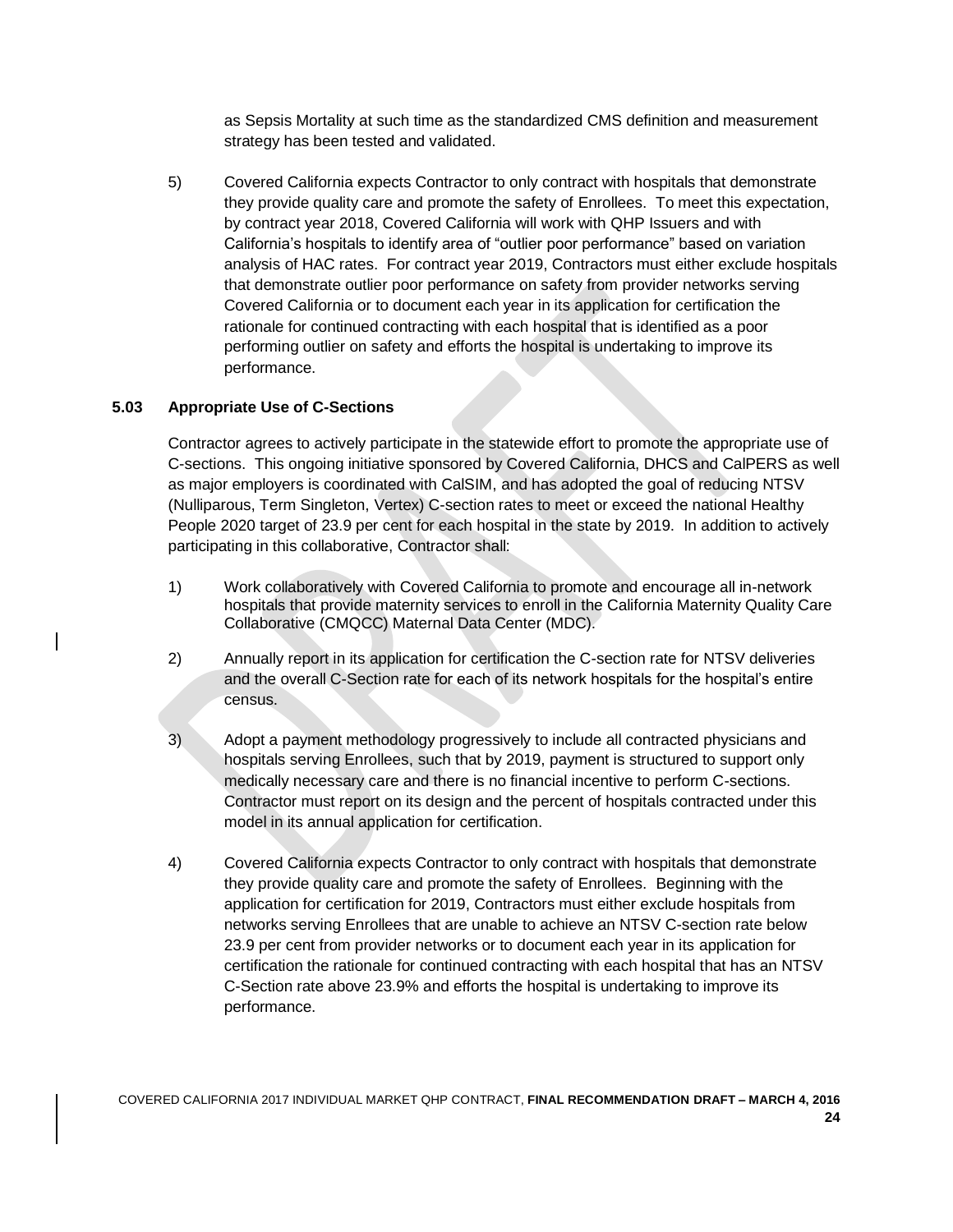# **ARTICLE 6 POPULATION HEALTH: PREVENTIVE HEALTH, WELLNESS AND AT-RISK ENROLLEE SUPPORT**

Covered California and Contractor recognize that access to care, timely preventive care, coordination of care, and early identification of high risk enrollees are central to the improvement of enrollee health. Contractor and Covered California shall identify ways to increase access and coordination of care and work collaboratively to achieve these objectives.

### **6.01 Health and Wellness Services**

Contractor shall ensure Enrollees have access to preventive health and wellness services. For the services described below, Contractor must identify Enrollees who are eligible, notify Enrollees of their availability, and report utilization.

- 1) Necessary preventive services appropriate for each Enrollee. Contractor must-report utilization to Covered California the number and percent of Enrollees who take advantage of their wellness benefit for and, in separate reports, the number and percent for Contractor's entire bookthe following applicable lines of business: Medi-Cal, Medicare, and commercial.
	- (a) Contractor must report utilization annually in its application for certification.
	- (b) Covered California will establish targets for 2018 and annual milestones thereafter for the percent of the population that uses annual preventive visits based on national benchmarks, analysis of variation in California performance, best existing science of quality improvement, and effective engagement of stakeholders.
- 2) Tobacco cessation intervention, inclusive of evidenced-based counseling and appropriate pharmacotherapy, if applicable. Contractor must report to Covered California the number and percent of its members who take advantage of the tobacco cessation benefit for Enrollees and, in separate reports, the number and percent for Contractor's entire bookthe following applicable lines of business;: Medi-Cal, Medicare, and commercial.
	- (a) Contractor must report utilization annually it its application for certification.
	- (b) Covered California will establish targets for 2018 and annual milestones thereafter for use of tobacco cessation interventions based on national benchmarks, analysis of variation in California performance, best existing science of quality improvement, and effective engagement of stakeholders.
- 3) Obesity management, if applicable. Contractor must report to Covered California the number and percent of its members who take advantage of their wellness benefit for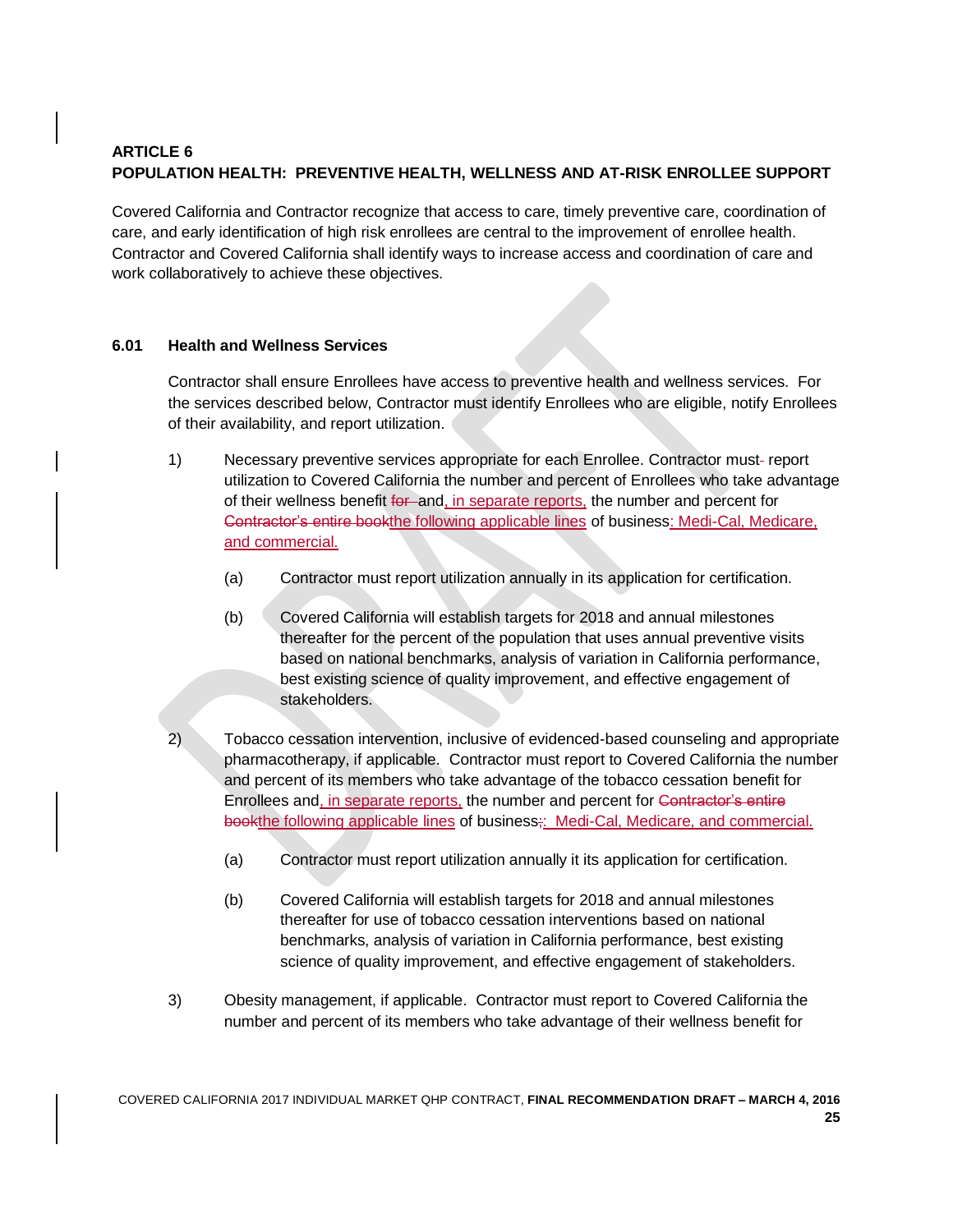Enrollees and, in separate reports, the number and percent for Contractor's entire bookthe following applicable lines of business;: Medi-Cal, Medicare, and commercial.

- (a) Contractor must report utilization annually in its application for certification.
- (b) Covered California will establish targets for 2018 and annual milestones thereafter for use of obesity management services based on national benchmarks, analysis of variation in California performance, best existing science of quality improvement, and effective engagement of stakeholders.
- 4) To ensure the Enrollee health and wellness process is supported, Contractor must report in its annual application for certification on the following:
	- (a) Health and wellness communication processes delivered to: all enrollees (across all lines of business), Covered California-specific enrollees, and applicable Participating Providers, that take into account cultural and linguistic diversity; and
	- (b) Processes to incorporate Enrollee's health and wellness information into Contractor's data and information specific to each individual Enrollee. This Enrollee's data is Contractor's most complete information on each Enrollee and is distinct from the Enrollee's medical record maintained by the providers.

### **6.02 Community Health and Wellness Promotion**

Covered California and Contractor recognize that promoting better health for Enrollees also requires engagement and promotion of community-wide initiatives that foster better health, healthier environments and the promotion of healthy behaviors across the community. Contractor is encouraged to support community health initiatives that have undergone or are being piloted through systematic review to determine effectiveness in promoting health and preventing disease, injury, or disability and have been recommended by the Community Preventive Services Task Force.

Contractor must report annually in its application for certification the initiatives, programs and projects that it supports that promote wellness and better community health for Enrollees, and Contractor's overall population, as well as those that specifically reach beyond Contractor's Enrollees. Such reports must include available results of evaluations of these community programs including clinical or other health impacts and efficacy.

Such programs may include:

- 1) Partnerships with local, state or federal public health departments such as Let's Get Healthy California;
- 2) CMS Accountable Health Communities;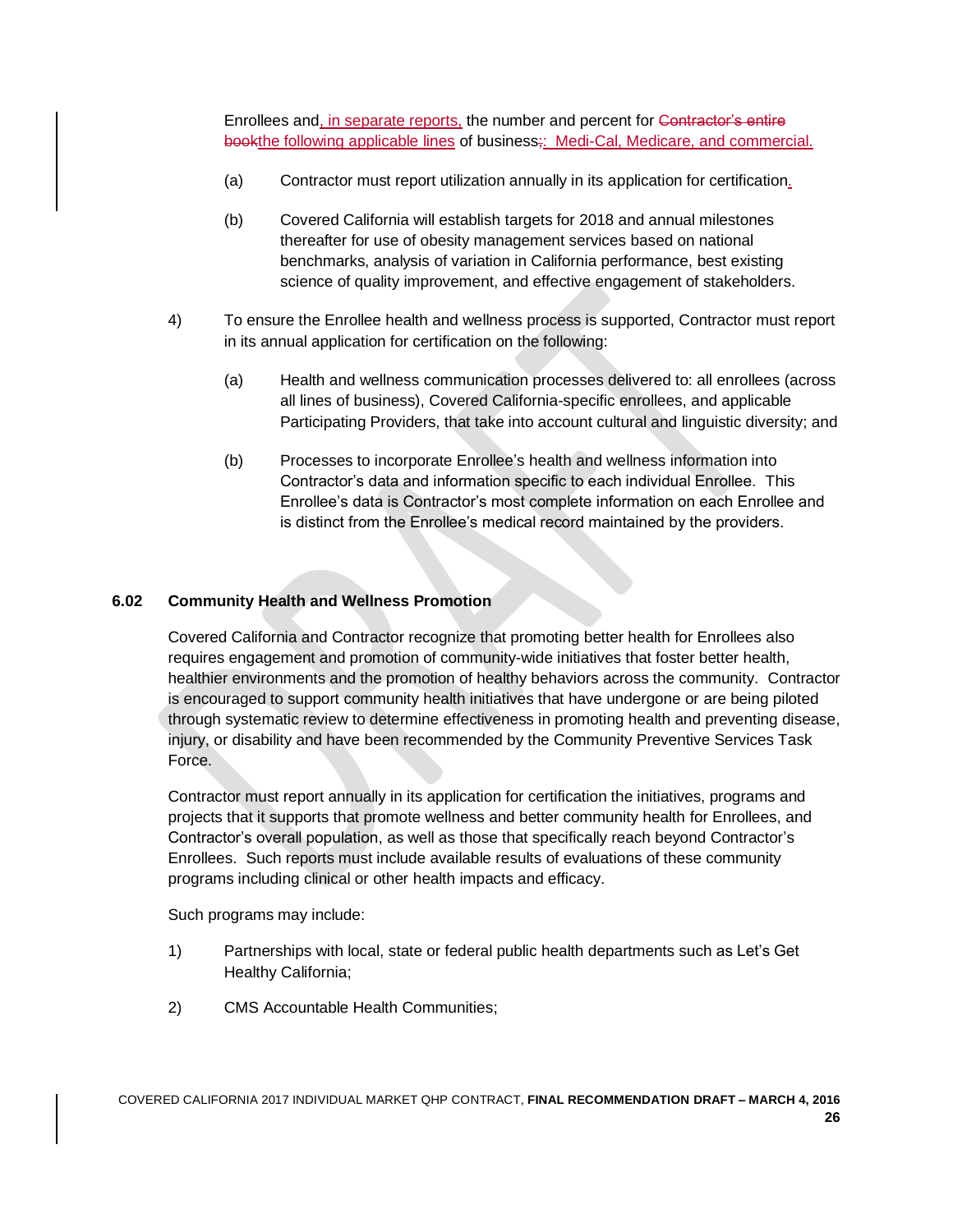- 3) Voluntary health organizations which operate preventive and other health programs such as CalFresh; and
- 4) Hospital activities undertaken under the Community Health Needs Assessment required every three years under the Affordable Care Act.

### **6.03 Determining Enrollee Health Status and Use of Health Assessments**

Contractor shall demonstrate the capacity and systems to collect, maintain, use, and useprotect from disclosure individual information about Enrollees' health status and behaviors in order to promote better health and to better manage Enrollees' health conditions.

To the extent the Contractor uses or relies upon Health Assessments to determine health status, Contractor shall offer, upon initial enrollment and on a regular basis thereafter, a Health Assessment in all threshold languages to all Enrollees over the age of 18, including those Enrollees that have previously completed such an assessment. If a Health Assessment tool is used, Contractor should select a tool that adequately evaluates Enrollees current health status and provides a mechanism to conduct ongoing monitoring for future intervention(s).

In addition, Health Assessments should advise policyholders at the outset on how the information collected may be used, and explain that the member is opting in to receive information from the plan, and that participating in the assessment is optional.

### **6.04 Reporting to and Collaborating with Covered California Regarding Health Status**

Contractor shall provide to Covered California, in a format that shall be mutually agreed upon, information on how it collects and reports, at both individual and aggregate levels, changes in Enrollees' health status. Reporting may include a comparative analysis of health status improvements across geographic regions and demographics.

Contractor shall report to Covered California its process to monitor and track Enrollees' health status, which may include its process for identifying individuals who show a decline in health status, and referral of such Enrollees to Contractor care management and chronic condition program(s) as defined in Section 6.05, for the necessary intervention. Contractor shall annually report to Covered California the number of Enrollees who are identified through their selected mechanism and the results of their referral to receive additional services.

### **6.05 Supporting At-Risk Enrollees Requiring Transition**

Contractor shall have an evaluation and transition plan in place for the Enrollees transitioning into or from employer-sponsored insurance, Medi-Cal, Medicare, or other insurance coverage who require therapeutic provider and formulary transitions. Contractor shall also support transitions in the reverse direction. The plan must include the following:

1) Identification of in-network providers with appropriate clinical expertise or any alternative therapies including specific drugs when transitioning care;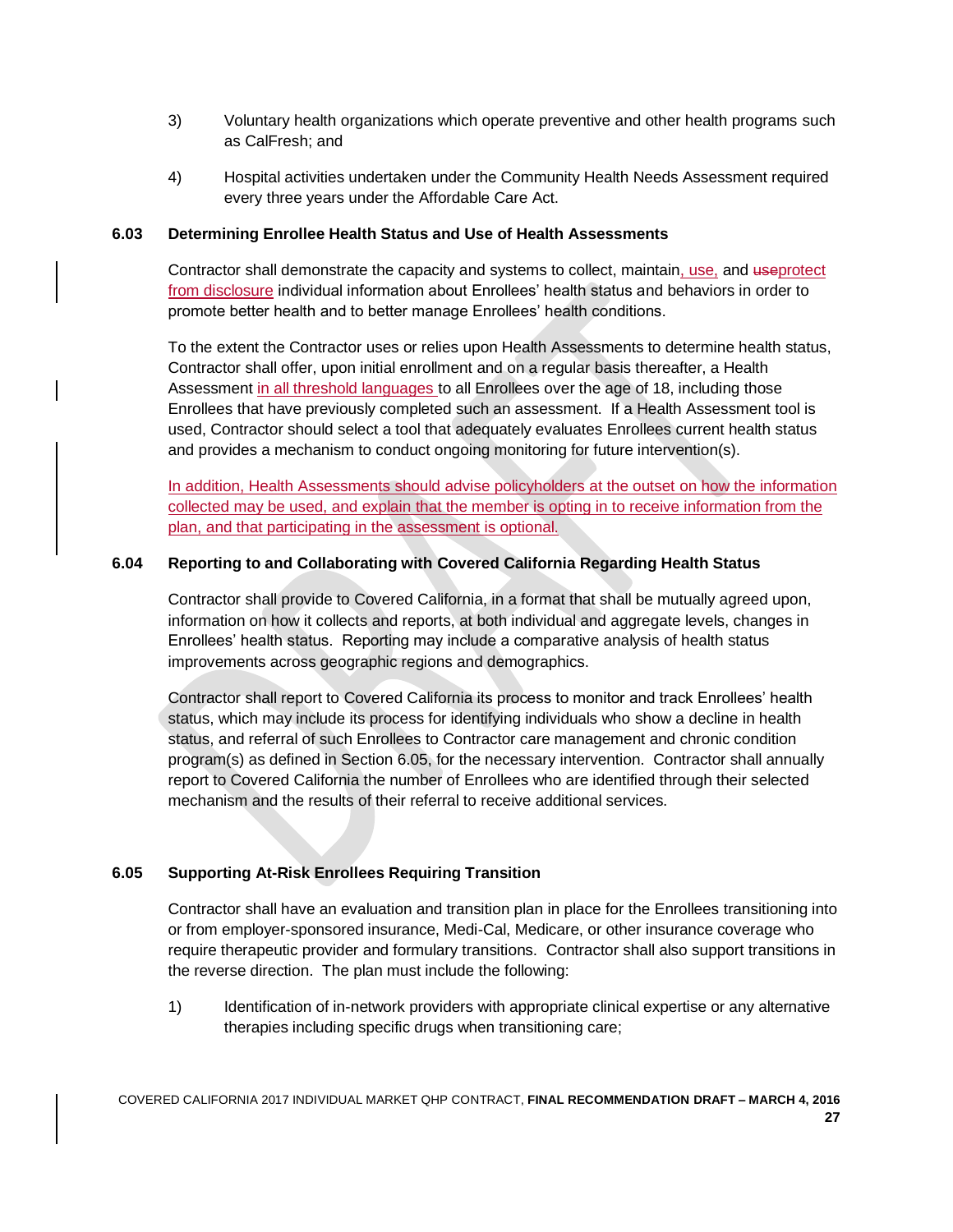- 2) Clear processes to communicate Enrollee's continued treatment using a specific therapy, specific drug or a specific provider when no equivalent is available in-network;
- 3) Where possible, advance notification and understanding of out-of-network provider status for treating and prescribing physicians; and
- 4) A process to allow incoming Enrollees access to Contractor's formulary information prior to enrollment.

### **6.06 Identification and Services for At-Risk Enrollees**

Contractor agrees to identify and proactively manage Enrollees with existing and newly diagnosed chronic conditions, including, but not limited to, diabetes, asthma, heart disease, or hypertension, and who are most likely to benefit from well-coordinated care ("At-Risk Enrollees"). Contractor agrees to support disease management activities at the plan or health care provider level that meet standards of accrediting programs such as NCQA. . Contractor shall provide Covered California with a documented process, care management plan and strategy for targeting and managing At-Risk Enrollees. Such documentation may include the following:

- 1) Methods to identify and target At-Risk Enrollees;
- 2) Description of Contractor's predictive analytic capabilities to assist in identifying At-Risk Enrollees who would benefit from early, proactive intervention;
- 3) Communication plan for known At-Risk Enrollees to receive information prior to provider visit, including the provision of culturally and linguistically appropriate communication;
- 4) Process to update At-Risk Enrollee medical history in Contractor's maintained Enrollee health profile;
- 5) Process for sharing registries of Enrollees with their identified risk, as permitted by state and federal law, with appropriate accountable providers, especially the enrollee's PCP.
- 6) Mechanisms to evaluate access within the Provider network on an ongoing basis, to ensure that an adequate network is in place to support a proactive intervention and care management program for At-Risk Enrollees;
- 7) Care and network strategies that focus on supporting a proactive approach to At-Risk Enrollee intervention and care management. Contractor agrees to provide Covered California with a documented plan and include "tools" and strategies to supplement or expand care management and provider network capabilities, including an expansion or reconfiguration of specialties or health care professionals to meet clinical needs of At-Risk Enrollees;
- 8) Data on number of Enrollees identified and types of services provided.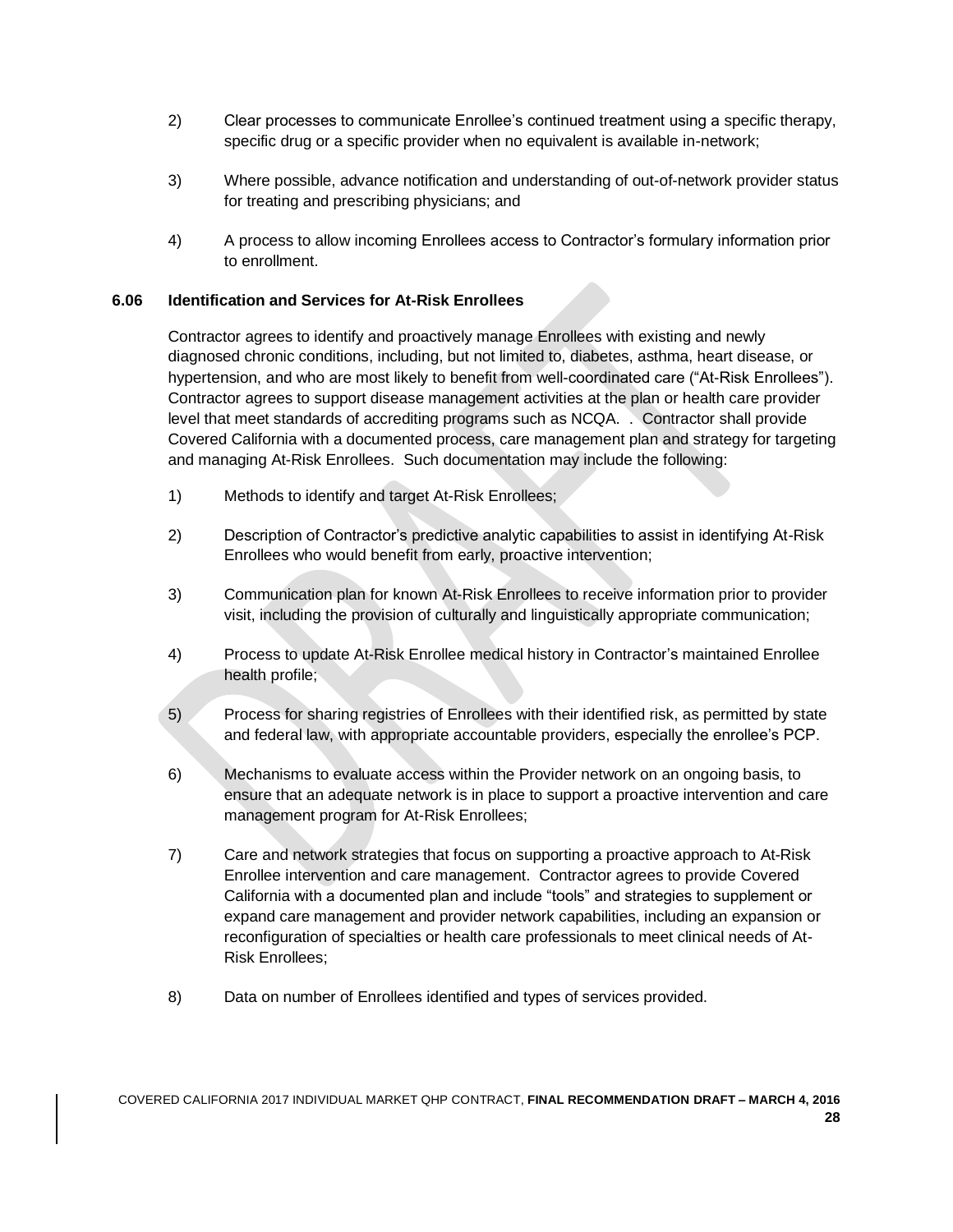# **ARTICLE 7**

### **PATIENT-CENTERED INFORMATION AND SUPPORT**

Empowering consumers with knowledge to support healthcare decision-making is a crucial part of Covered California's mission and naturally promotes the Triple Aim by supporting decisions consistent with the Enrollee's values and preferences and fostering consumer's access to care.

Covered California and Contractor agree that valid, reliable, and actionable information relating to the cost and quality of healthcare services is important to Enrollees, Covered California, and Providers.

Thus, Covered California expects that Contractor will participate in activities necessary to provide this information to consumers. The specifics of this phased approach are described in Section 7.01 below.

#### **7.01 Enrollee Healthcare Services Price and Quality Transparency Plan**

- 1) In the application for certification for 2017, Contractor will have reported its planned approach to providing healthcare shopping cost and quality information available to all Enrollees. Covered California does not require using a specific form or format and recognizes that the timeline and expectations will differ, based on variables such as Contractor's membership size and current tool offerings. Regardless of how the requirement is fulfilled, the common elements at the end point of each Contractor planned approach must include:
	- (a) Cost information:

That enables Enrollees to view their cost share for common elective specialty, and hospital services and prescription drugs specific to their plan product. That also providesenrollees to understand their exposure to out of pocket costs based on their benefit design, including real time information on member accumulation toward deductibles, when applicable, and out of pocket maximums. Health Savings Account (HSA) users' information shall include account deposit and withdrawal/payment amounts.

That includes allowed charges for all network providers, including the facility and physician cost, for common elective specialty, and hospital services, or a comparable and clear statement of Enrollee's specific share at each provider. Commonly used service information should be organized in ways that are meaningful for consumers to understand.

iii.ii. That includes provider-specific costsThat enables enrollees to understand provider-specific consumer cost shares for prescription drugs and for care delivered in the inpatient, outpatient, and ambulatory surgery/facility settings. Such information must include the facility name, address, and other contact information-and be based on the contracting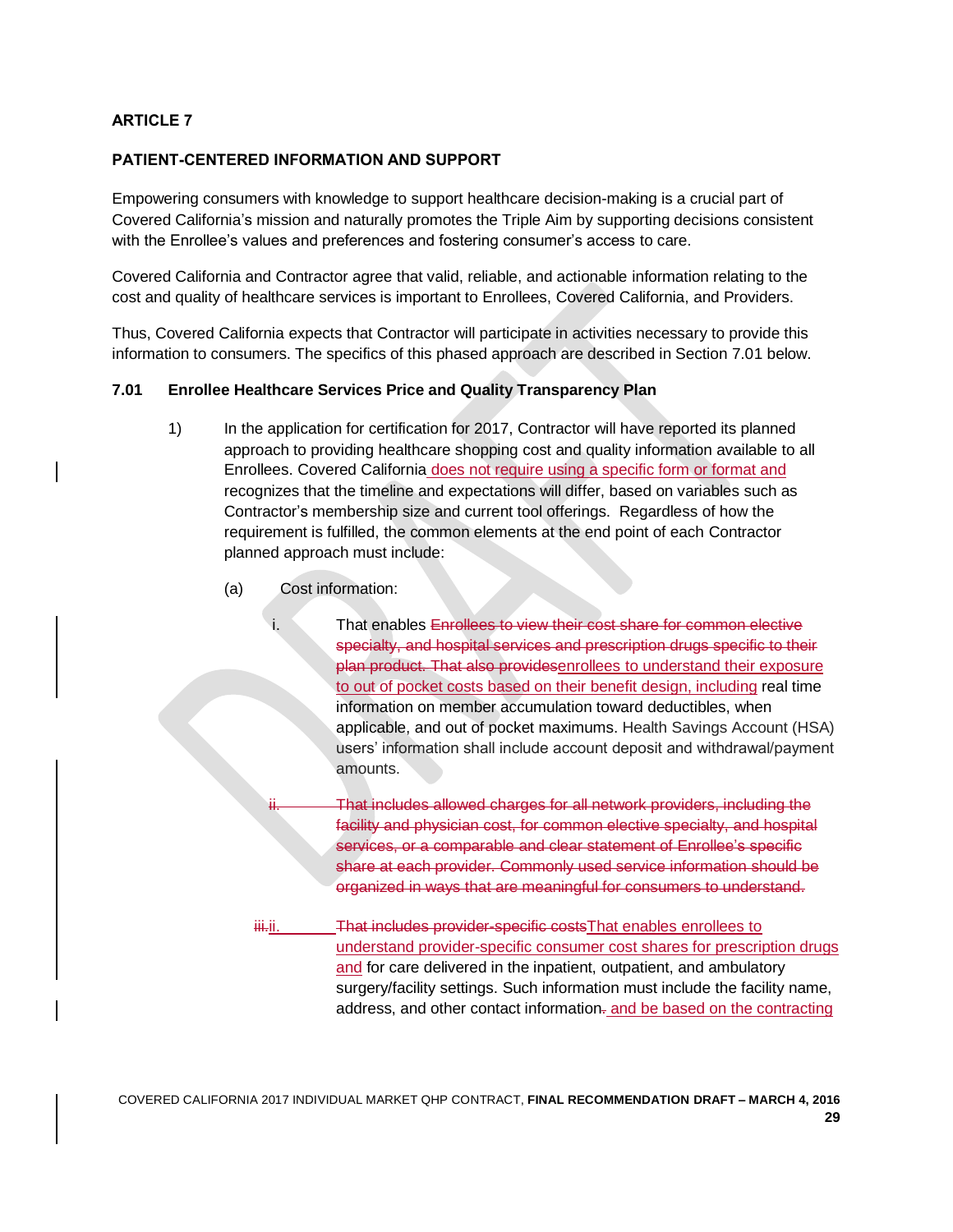rates to give the enrollee estimates of out of pocket costs that are as accurate as possible.

- iii. Commonly used service information should be organized in ways that are useful and meaningful for consumers to understand.
- (b) Quality information:
	- i. That enables Enrollees to compare providers based on quality performance in selecting a personal care physicianPrimary Care clinician or for common elective specialty and hospital services providers.
	- ii. That is based on quality measurement consistent with nationallyendorsed quality information in accordance with the principles of the Patient Charter for Physician Performance Measurement.
	- iii. That, as an interim step prior to integrating quality measurement into provider chooser tools, can be provided by linking to:
		- a. The California Office of the Patient Advocate (www.opa.ca.gov/)
		- b. The Department of Insurance Healthcare Compare [\(www.consumerreports.org/cro/health/california-health-cost-and](http://(www.consumerreports.org/cro/health/california-health-cost-and-quality---consumer-reports/index.htm)[quality---consumer-reports/index.htm\)](http://(www.consumerreports.org/cro/health/california-health-cost-and-quality---consumer-reports/index.htm)
		- c. CMS Hospital Compare Program [\(https://www.medicare.gov/hospitalcompare/search.html\)](https://www.medicare.gov/hospitalcompare/search.html)
		- d. CMS Physician Quality Reporting System [\(https://www.cms.gov/Medicare/Quality-Initiatives-Patient-](https://www.cms.gov/Medicare/Quality-Initiatives-Patient-Assessment-Instruments/PQRS/index.html?redirect=/pqri/)[Assessment-Instruments/PQRS/index.html?redirect=/pqri/\)](https://www.cms.gov/Medicare/Quality-Initiatives-Patient-Assessment-Instruments/PQRS/index.html?redirect=/pqri/)
	- iv. In addition, Contractor must recognize California hospitals that have achieved target rates for HACs and NTSV C-Section utilization as defined in Article 5, Sections 5.02 and 5.03.
- (c) Health Insurance Benefit Information. Contractor shall make available personalized benefit-specific information to all enrollees that includes accumulations of expenses applicable to deductible and maximizing out-ofpocket maximums.
- (d) Contractor agrees to monitor care provided out of network to ensure that consumers understand that their cost share will be higher and are choosing care out of network intentionally.

If Contractor enrollment exceeds 100,000 for Covered California business, the cost and quality information shall be provided through an online tool easily accessible across a variety of platforms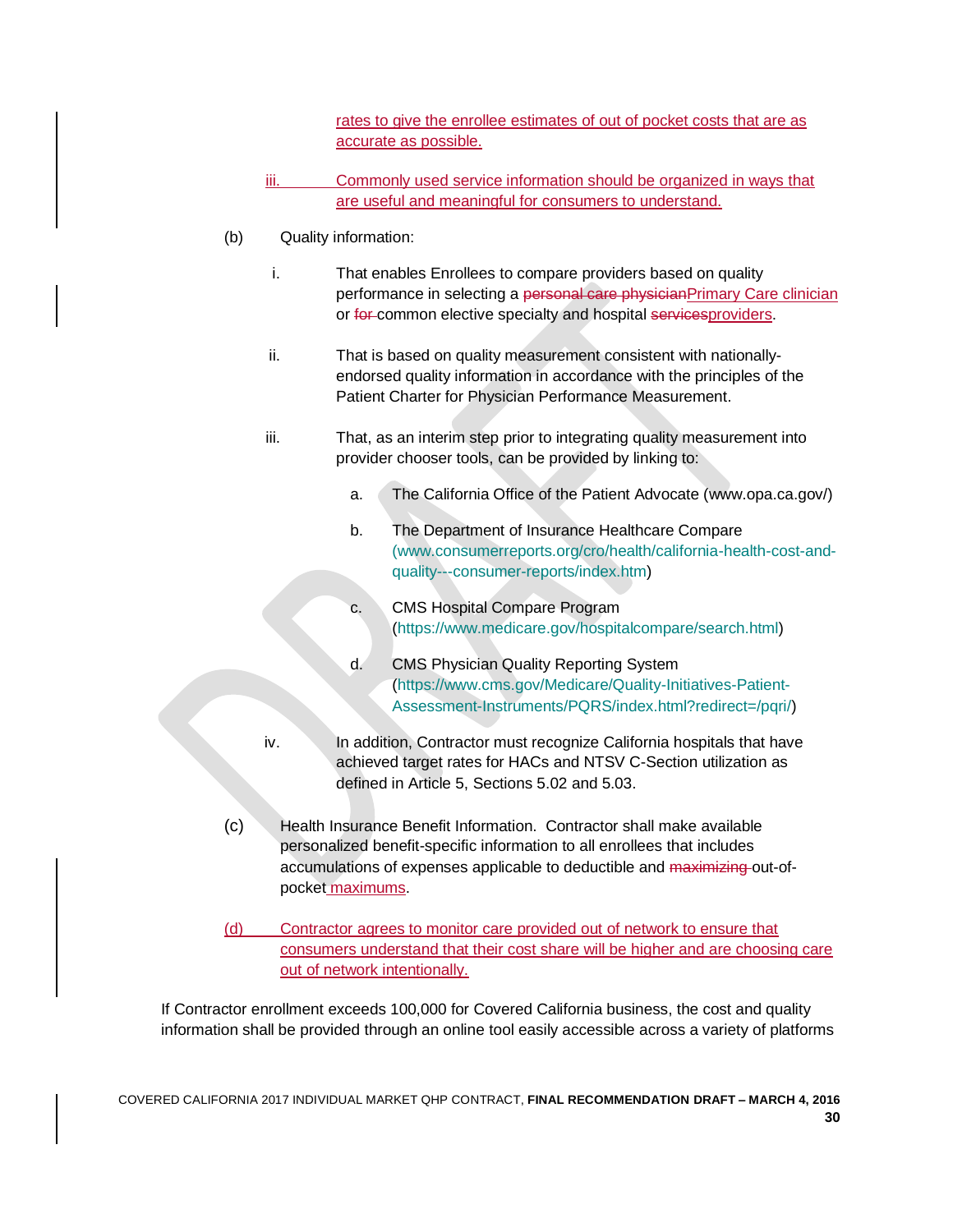and made available by 2017. 2018. If Contractor enrollment is under 100,000 for Covered California business, the information may be provided by alternative means such as a call center.

- 2) Contractor must in its annual application for certification:
	- (a) Report the number and percent of unique Enrollees and total users for each of the consumer tools offered across all lines of business, for the reporting period of the contract year.
	- (b) Report user experience with the tool (or equivalent service such as a call center) from a representative sample of users who respond to a survey which includes a user overall satisfaction with rating. This report must include separate results for Covered California users and all lines of business.
	- (c) Provide access and log-in credentials for Covered California staff per mutually agreeable terms to safeguard Contractor proprietary information and services.

# **7.03 Enrollee Personalized Health Record Information**

- 1) In its Application for Certification for 2017, Contractor will have reported the extent to which Enrollees can easily access personal health information or have reported its plan to provide such access through such tools as a Personal Health Record (PHR) or other ""patient portal".
- 2) The content of such PHRs includes: medical records, billing and payment records, insurance information, clinical laboratory test results, medical images such as X-rays, wellness and disease management program files, clinical case notes, and other information used to make decisions about individuals.
- 3) Covered California will establish targets for 2019 and annual milestones thereafter for Enrollee use of personal health information based on national benchmarks, analysis of variation in California performance, best existing science of quality improvement, and effective engagement of stakeholders.
- 4) Contractor will provide access and log-in credentials for Covered California staff per mutually agreeable terms to safeguard Contractor proprietary information and services.

### **7.04**. **Enrollee Shared Decision-Making**

Covered California requires deployment of decision-making tools to support Enrollees in understanding their medical diagnosis and treatment options to aid in discussion with their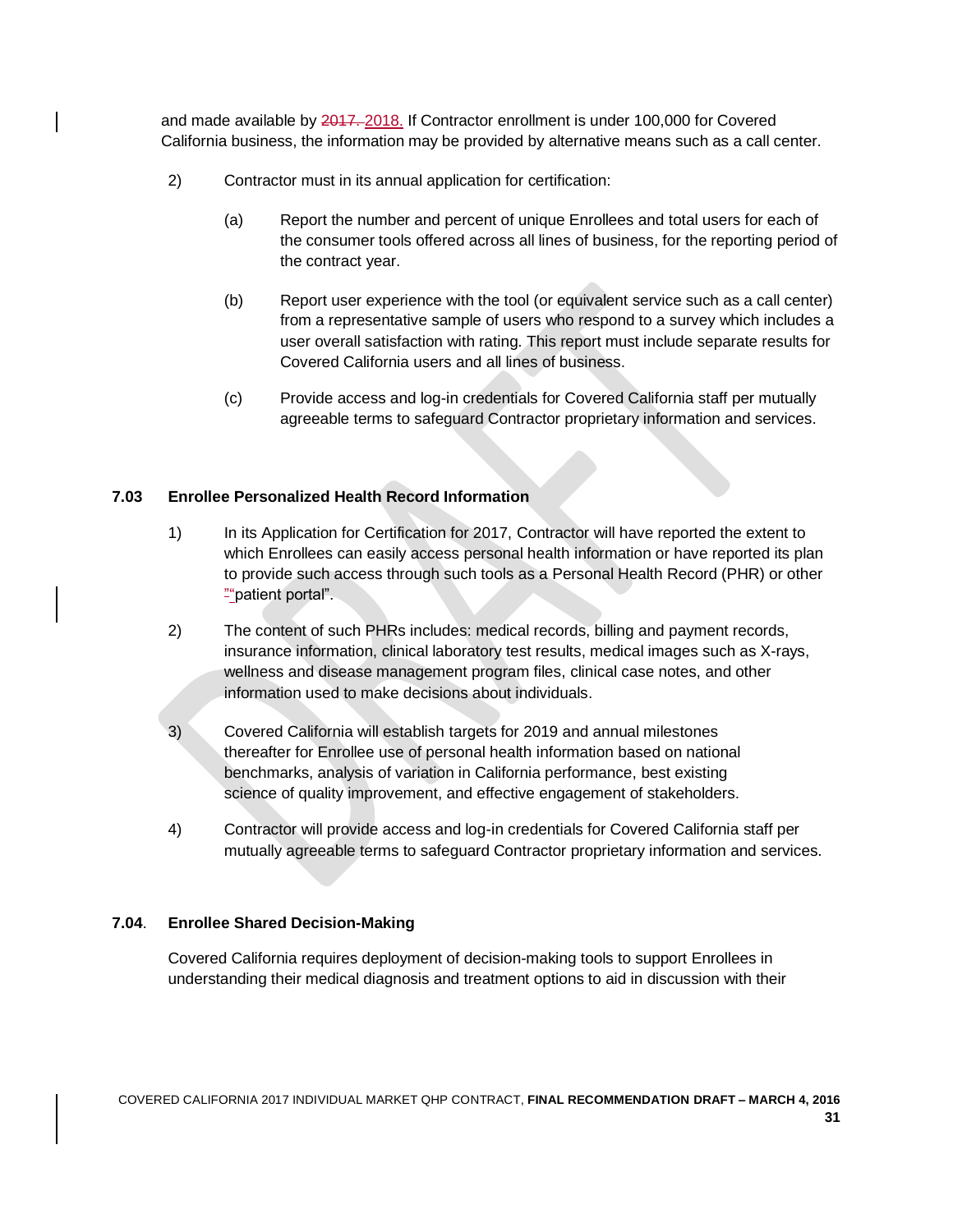provider. Educating Enrollees on their diagnosis and alternative treatment options is a powerful evidence-based approach to reducing overuse or misuse of clinical interventions.

Contractor agrees to promote and encourage patient engagement in shared decision-making with contracted providers.

- 1) Contractor must report in its annual application for certification specific information regarding the number of Enrollees who have accessed consumer information or have participated in a shared decision-making process prior to reaching an agreement on a treatment plan. For example, Contractor may adopt shared-decision-making practices for preference-sensitive conditions, including breast cancer, prostate cancer, and knee and hip replacements, that feature patient-decision-making aids in addition to physician opinions and present trade-offs regarding quality or length of life.
- 2) Contractor must report in its annual application for certification the percentage of Enrollees with identified health conditions above who received information that allowed the Enrollee to share in the decision-making process prior to agreeing to a treatment plan.
- 3) Contractor must report in its annual application for certification participation in these programs and their results, including clinical, patient experience and costs impacts.

### **7.05 Reducing Overuse through Choosing Wisely**

Contractor shall participate in the statewide workgroup on Overuse sponsored by Covered California, DHCS and CalPERS. This multi-stakeholder work group facilitated by IHA, will leverage Choosing Wisely decision aids to support efforts to drive appropriate use of:

- 1) C- Sections for low risk (NTSV) deliveries;
- 2) Opioid overuse and misuse; and
- 3) Imaging for low back pain.

The mechanism for reduction of NTSV C-Sections will be participation in the California State Initiative Model (CalSIM) Maternity Care Initiative, with the target of ensuring all network hospitals achieve rates of 23.9 percent or less by 2020. (See section 5.03)

Improvement strategies and targets for 2019 as well as for annual intermediate milestones in reductions of overuse of opioids and imaging for low back pain will be established by Covered California in collaboration with other stakeholders participating in the workgroup based on national benchmarks, analysis of variation in California performance and best existing science of quality improvement and effective engagement of stakeholders.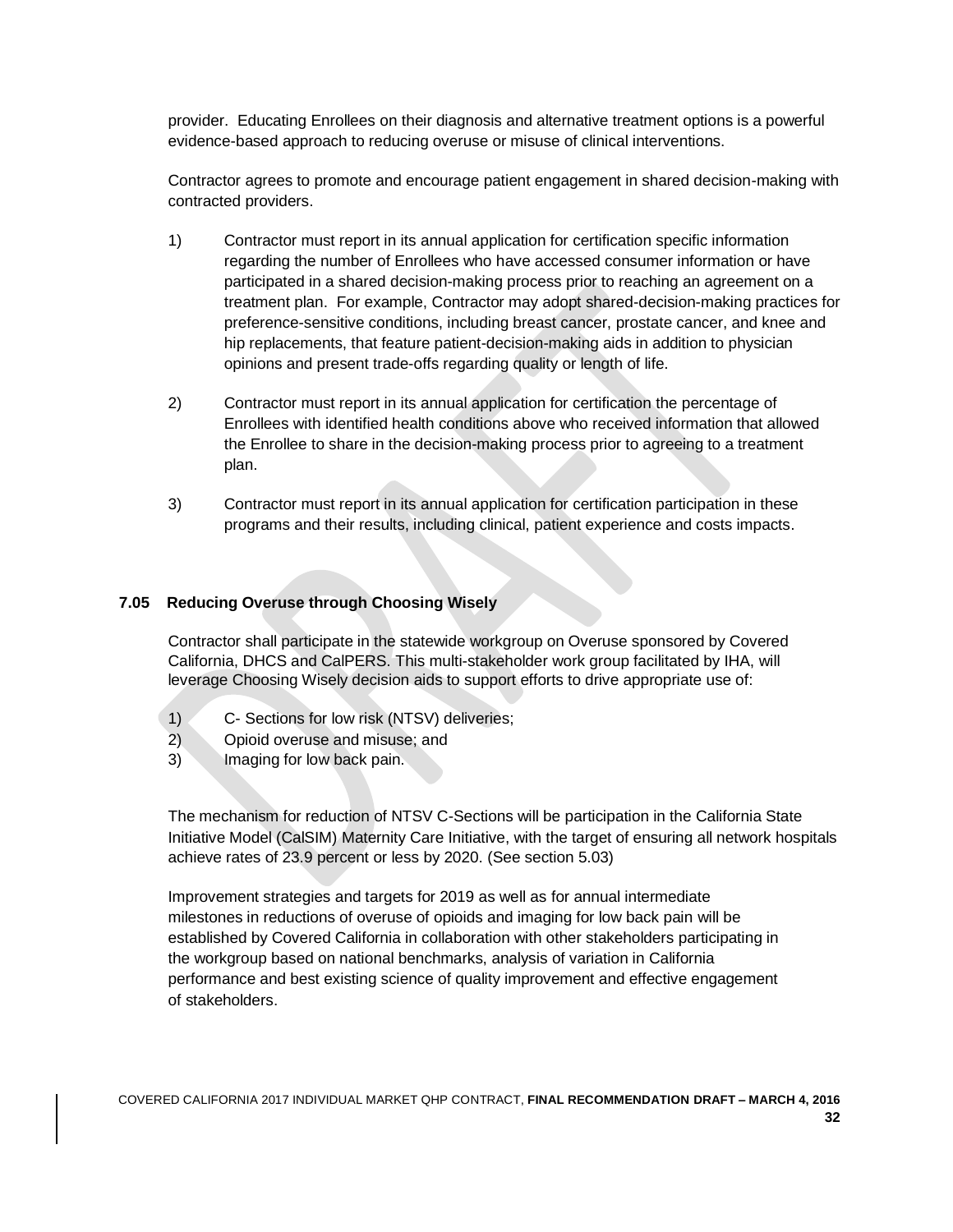# **ARTICLE 8 PAYMENT INCENTIVES TO PROMOTE HIGHER VALUE CARE**

### **8.01 Reward-based Consumer Incentive Programs**

Contractor may, to the extent permitted by law, maintain or develop a Reward-based Consumer Incentive Program to promote evidence-based, optimal care for Enrollees with identified chronic conditions. To the extent Contractor implements such a program and to the extent such information is known, Contractor shall report participation rates and outcomes results, including clinical, patient experience and cost impacts, to Covered California annually.

### **8.02 Value-Based Reimbursement Inventory and Performance**

Contractor agrees to implement value-based reimbursement methodologies to providers within networks contracted to serve Covered California. Value-based reimbursement methodologies must include those payments to hospitals and physicians that are linked to quality metrics, performance, costs and value measures and must include the Contractor's entire book of business with the provider.

- 1) Among the strategies for which Covered California has established requirements for payment strategies to support delivery system reforms are:
	- (a) Advanced Primary Care or Patient-Centered Medical Homes (4.02)
	- (b) Integrated Healthcare Models (4.03)
	- (c) Appropriate use of C-sections (5.03)
	- (d) Hospital Patient Safety (5.02)
- 2) In addition to the required payment strategies above, Contractor must report in its annual application for certification an inventory and evaluation of the impact of other value-based payment models it is implementing including, but not limited to:
	- (a) Direct participation or alignment with CMMI innovative payment models such as the Oncology or Joint Replacement model; and
	- (b) Adoption of new Alternative Payment Models associated with the implementation of the Medicare Access & [CHIP](http://www.insurekidsnow.gov/chip/index.html) Reauthorization Act of 2015 (MACRA)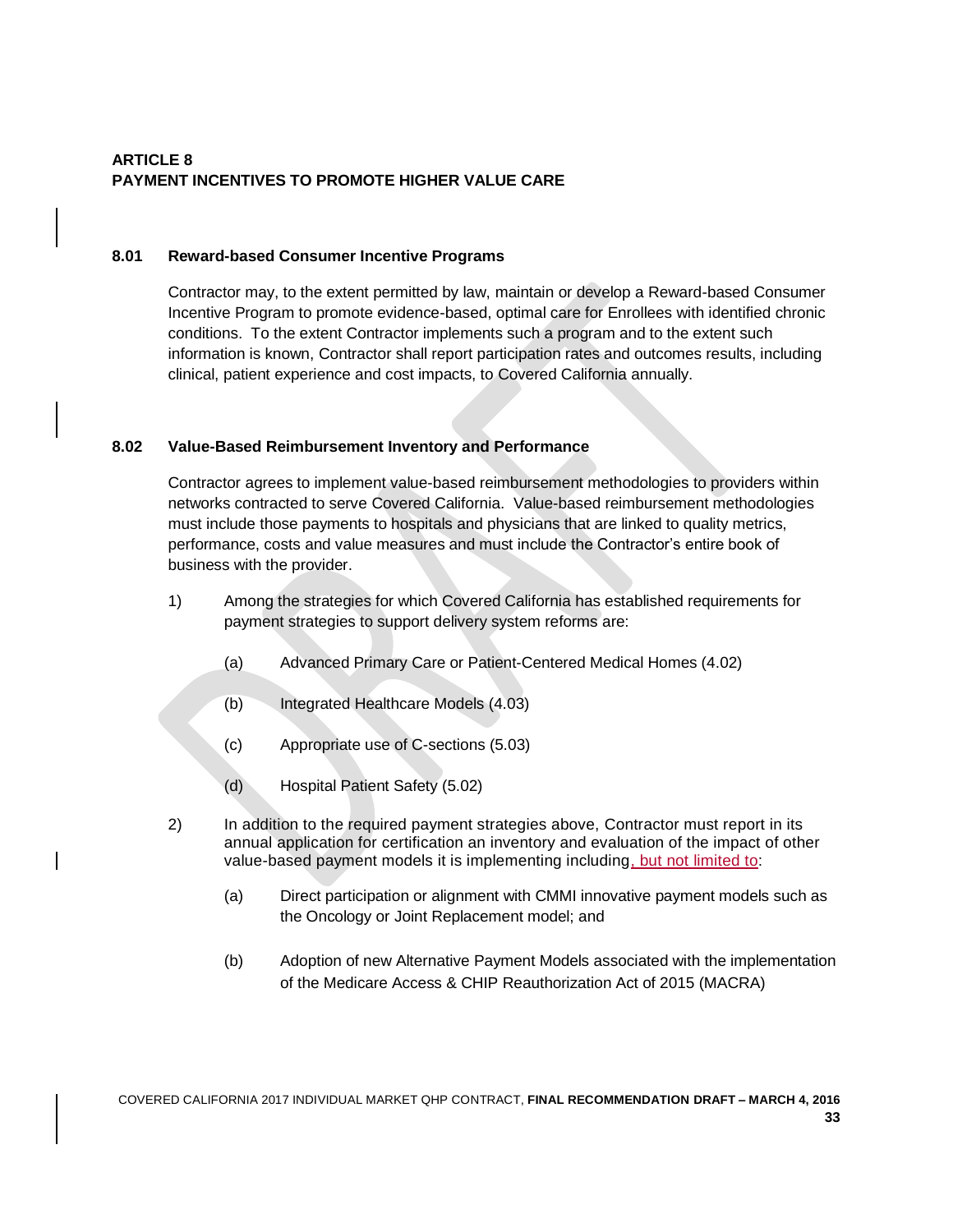#### **8.03 Value-Pricing Programs**

Contractor agrees to provide Covered California with the details of any value-pricing programs for procedures or in service areas that have the potential to improve care and generate savings for Enrollees. Contractor agrees to share with Covered California, the results of programs that may focus on high cost regions or those with the greatest cost variation(s). These programs may include payment bundling pilots for specific procedures where wide cost variations exist.

### **8.04 Payment Reform and Data Submission**

- 1) Contractor agrees to provide information to Covered California pursuant to this Article 8, understanding that Covered California will provide such information to the Catalyst for Payment Reform's (CPR) National Scorecard on Payment Reform and National Compendium on Payment Reform.
- 2) The CPR National Scorecard will provide a view of progress on payment reform at the national level and then at the market level as the methodology and data collection mechanisms allow.
- 3) The CPR National Compendium will be an up-to-date resource regarding payment reforms being tested in the marketplace and their available results. The Compendium will be publicly available for use by all health care stakeholders working to increase value in the system.
- 4) Contractor must annually report on the progress and impact of value-oriented payment initiatives imputed to the Purchaser's annual spend for the preceding calendar year, using both the format and calculation methodology in the Covered California eValue8 RFI and CPR's Payment Reform Evaluation Framework.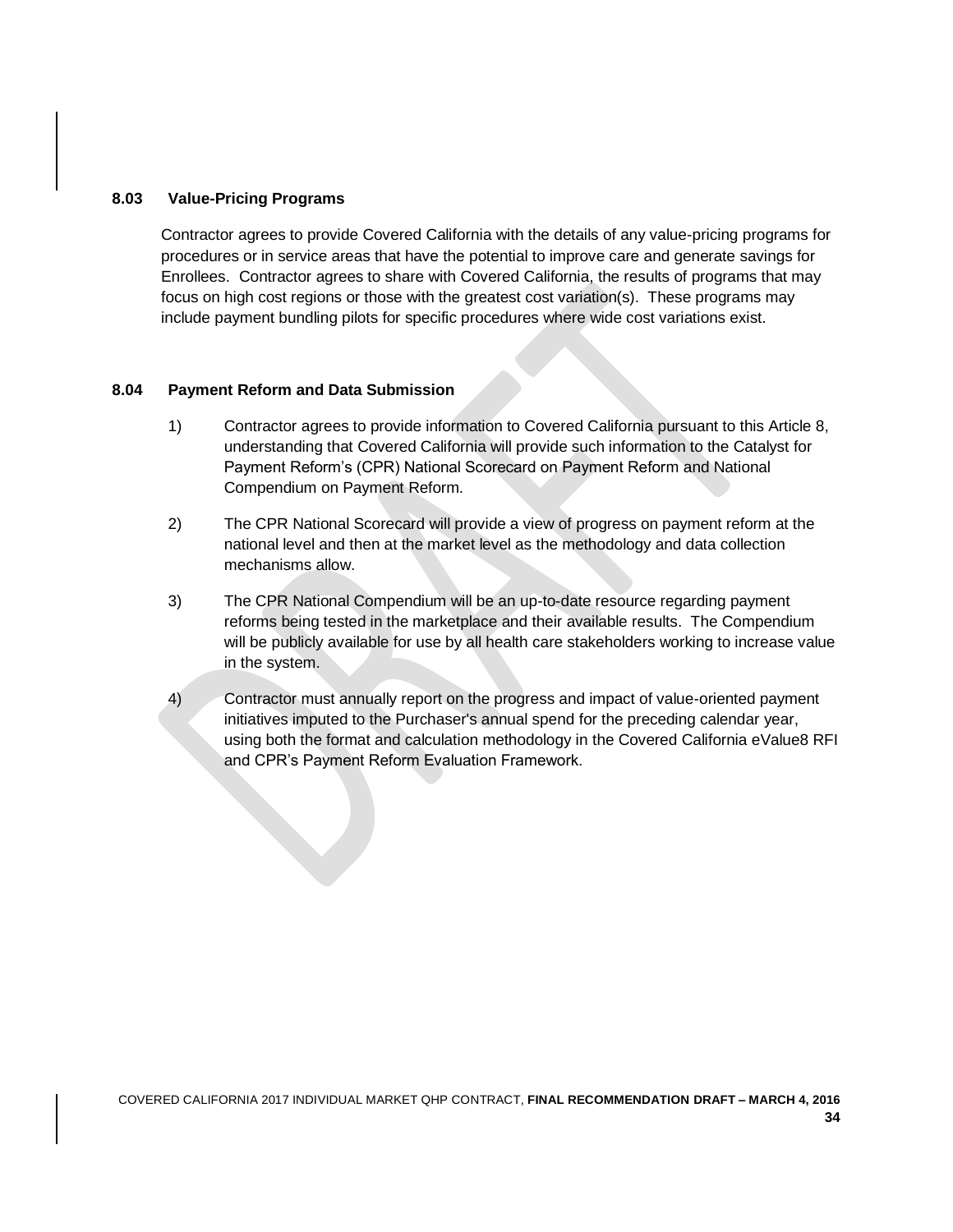# **ARTICLE 9 ACCREDITATION**

- 1) Contractor agrees to maintain a current accreditation throughout the term of the Agreement from one of the following accrediting bodies: (i) Utilization Review Accreditation Commission (URAC); (ii) National Committee on Quality Assurance (NCQA); (iii) Accreditation Association for Ambulatory Health Care (AAAHC). Contractor shall authorize the accrediting agency to provide information and data to Covered California relating to Contractor's accreditation, including, the most recent accreditation survey and other data and information maintained by the accrediting agency as required under 45 C.F.R. § 156.275.
- 2) Contractor shall be currently accredited and maintain its NCQA, URAC or AAAHC accreditation throughout the term of the Agreement. Contractor shall notify Covered California of the date of any accreditation review scheduled during the term of this Agreement and the results of such review. Upon completion of any health plan accreditation review conducted during the term of this Agreement, Contractor shall provide Covered California with a copy of the Assessment Report within forty-five (45) days of report receipt.
- 3) If Contractor receives a rating of less than "accredited" in any category, loses an accreditation or fails to maintain a current and up to date accreditation, Contractor shall notify Covered California within ten (10) business days of such rating change and must provide Covered California with all corrective action(s). Contractor will implement strategies to raise Contractor's rating to a level of at least "accredited" or to reinstate accreditation. Contractor will submit a written corrective action plan (CAP) to Covered California within forty-five 45 days of receiving its initial notification of the change in category ratings.
- 4) Following the initial submission of the CAPs, Contractor shall provide a written report to Covered California on at least a quarterly basis regarding the status and progress of the submitted CAP. Contractor shall request a follow-up review by the accreditation entity at the end of twelve (12) months and submit a copy of the follow-up Assessment Report to Covered California within thirty (30) days of receipt, if applicable.
- 5) In the event Contractor's overall accreditation is suspended, revoked, or otherwise terminated, or in the event Contractor has undergone review prior to the expiration of its current accreditation and reaccreditation is suspended, revoked, or not granted at the time of expiration, Covered California reserves the right to terminate this Agreement , suspend enrollment in Contractor's QHPs or avail itself of any other remedies in this Agreement, to ensure Covered California is in compliance with the federal requirement that all participating issuers maintain a current approved accreditation.
- 6) Upon request by Covered California, Contractor will identify all health plan certification or accreditation programs undertaken, including any failed accreditation or certifications, and will also provide the full written report of such certification or accreditation undertakings to Covered California.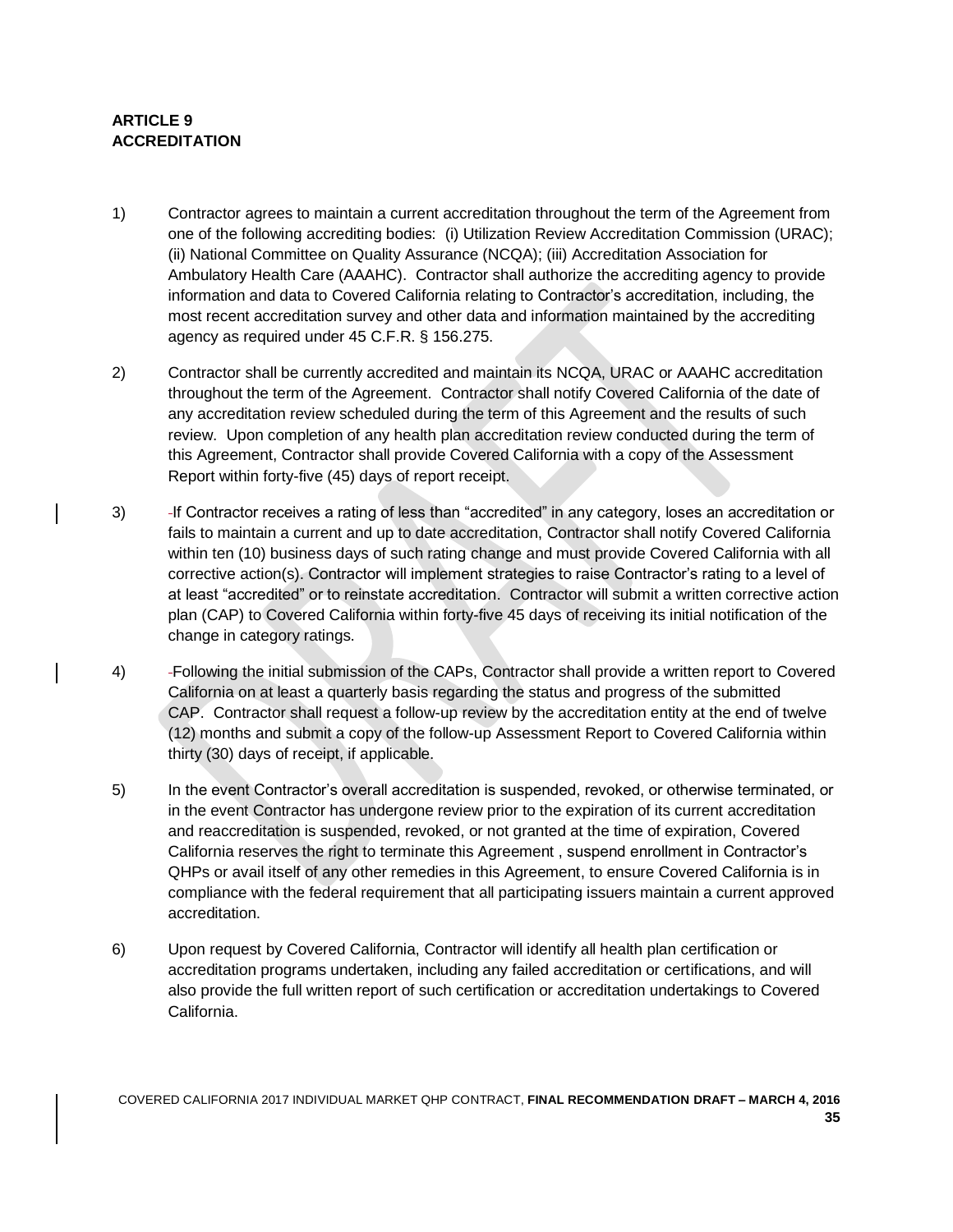### **Quality, Network Management and Delivery System Standards**

### **Glossary of Key Terms**

Accountable Care Organization (ACO) - A healthcare organization characterized by a payment and care delivery model that seeks to tie provider reimbursements to quality metrics and reductions in the total cost of care for an assigned population of patients. An ACO is intended to provide incentives for participating providers (i.e. clinics, hospitals and physicians) to collectively share financial risk, working towards common goals to 1) reduce medical costs, 2) reduce waste and redundancy, 3) adhere to best care practices (i.e. evidence-based care guidelines, and 4) improve care quality. Care Management and Population Health Management are critical program components that are intended to enable ACOs to achieve favorable financial outcomes as the result of improved care outcomes.

Bundled Payments (also known as Global Payment Bundles, episode-of-care payment, or global case rates) - An alternative payment method to reimburse healthcare providers for services that provides a single payment for all physician, hospital and ancillary services that a patient uses in the course of an overall treatment for a specific, defined condition, or care episode. These services may span multiple providers in multiple settings over a period of time, and are reimbursed individually under typical fee-forservice models. The Payment Bundle may cover all inpatient/outpatient costs related to the care episode, including physician services, hospital services, ancillary services, procedures, lab tests, and medical devices/implants. Using Payment Bundles, providers assume financial risk for the cost of services for a particular treatment or condition, as well as costs associated with preventable complications, but not the insurance risk (that is, the risk that a patient will acquire that condition, as is the case under capitation).

Care Management - Healthcare services, programs and technologies designed to help individuals with certain long-term conditions better manage their overall care and treatment. Care management typically encompasses Utilization Management (UM), Disease Management (DM) and Case Management (CM). Care Management's primary goal is to prevent the sick from getting sicker, and avoiding acute care events. Care Management is usually considered a subset of Population Health Management.

Complex Conditions - Clinical conditions that are of a complex nature that typically involve ongoing case management support from appropriately trained clinical staff. Frequently, individuals have multiple chronic clinical conditions that complicate management ("polychronic") or may have a complex, infrequent specialty condition that requires specialized expertise for optimal management.

Delivery System Transformation - A set of initiatives taken by purchasers, employers, health plans or providers, together or individually, to drive the creation and preferred use of care delivery models that are designed to deliver higher value aligned with the "triple aim" goals of patient care experience including quality and satisfaction, improve the health of the populations, and reduce the per capita cost of Covered Services. Generally these models require improved care coordination, provider and payer information sharing and programs that identify and manage populations of individuals through care delivery and payment models.

Enrollees – Those individuals with coverage through the Issuer received through Covered California.

Patient Centered Medical Home - A health care setting that facilitates partnerships between individual patients, and their personal physicians, and when appropriate, the patient's family. Care is facilitated by registries, information technology, health information Covered California and other means to assure that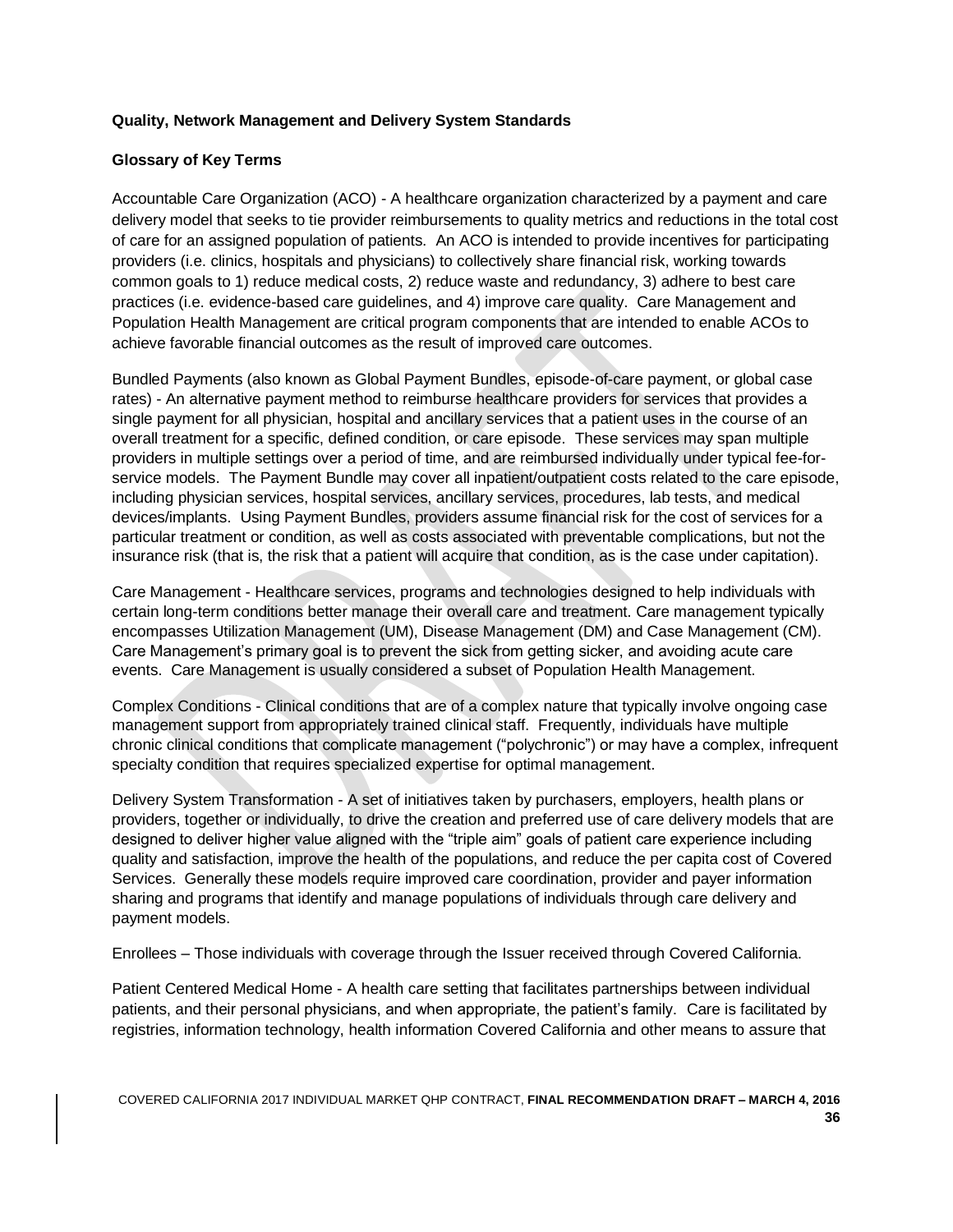patients get the indicated care when and where they need and want it in a culturally and linguistically appropriate manner. The medical home is best described as a model or philosophy of primary care that is patient-centered, comprehensive, team-based, coordinated, accessible, and focused on quality and safety.

Health Disparities - Healthy People 2020 defines a health disparity as "a particular type of health difference that is closely linked with social, economic, and/or environmental disadvantage. Health disparities adversely affect groups of people who have systematically experienced greater obstacles to health based on their racial or ethnic group; religion; socioeconomic status; gender; age; mental health; cognitive, sensory, or physical disability; sexual orientation or gender identity; geographic location; or other characteristics historically linked to discrimination or exclusion."9 Racial and ethnic disparities populations include persons with Limited English Proficiency. (LEP).

Health equity - Healthy People 2020 defines health equity as the "attainment of the highest level of health for all people. Achieving health equity requires valuing everyone equally with focused and ongoing societal efforts to address avoidable inequalities, historical and contemporary injustices, and the elimination of health and health care disparities."

Primary Care Physician (or Personal Care Physician) - The provision of integrated, accessible health care services by clinicians who are accountable for addressing a large majority of personal health needs, developing a sustained partnership with patients, and practicing in the context of family and community. (IOM, 1978) Contractors may allow enrollees to select Nurse Practitioners and Physician Assistants to serve as their Primary Care Physiciansclinician. Covered California does not require that Primary Care Physiciansclinicians serve as a "gatekeeper" or the source of referral and access to specialty care. Covered California recognizes Internal Medicine, Pediatrics and Family Medicine as primary care specialties.

Population Health Management - A management process that strives to address health needs at all points along the continuum of health and wellbeing, through participation of, engagement with and targeted interventions for the population. The goal of a Population Health Management program is to maintain and/or improve the physical and psychosocial wellbeing of individuals through cost-effective and tailored health solutions.

Preventive Health and Wellness Services - The provision of specified preventive and wellness services and chronic disease management services, including preventive care, screening and immunizations, set forth under Section 1302 of the Affordable Care Act (42 U.S.C. Section 18022) under the Section 2713 of the Affordable Care Act (42 U.S.C. Section 300gg-13), to the extent that such services are required under the California Affordable Care Act.

Reference Pricing - A payer contracting, network management and enrollee information process that identifies and differentially promotes delivery system options for care based on transparent display of comparative costs for identical services or procedures, typically after each provider has passed a quality assessment screen. In some cases, value pricing will identify the individual enrollee's out-of-pocket costs accounting for plan design and deductible status. While quality is incorporated in the process, typically there is no differentiation based on comparative quality once a threshold performance level is achieved.